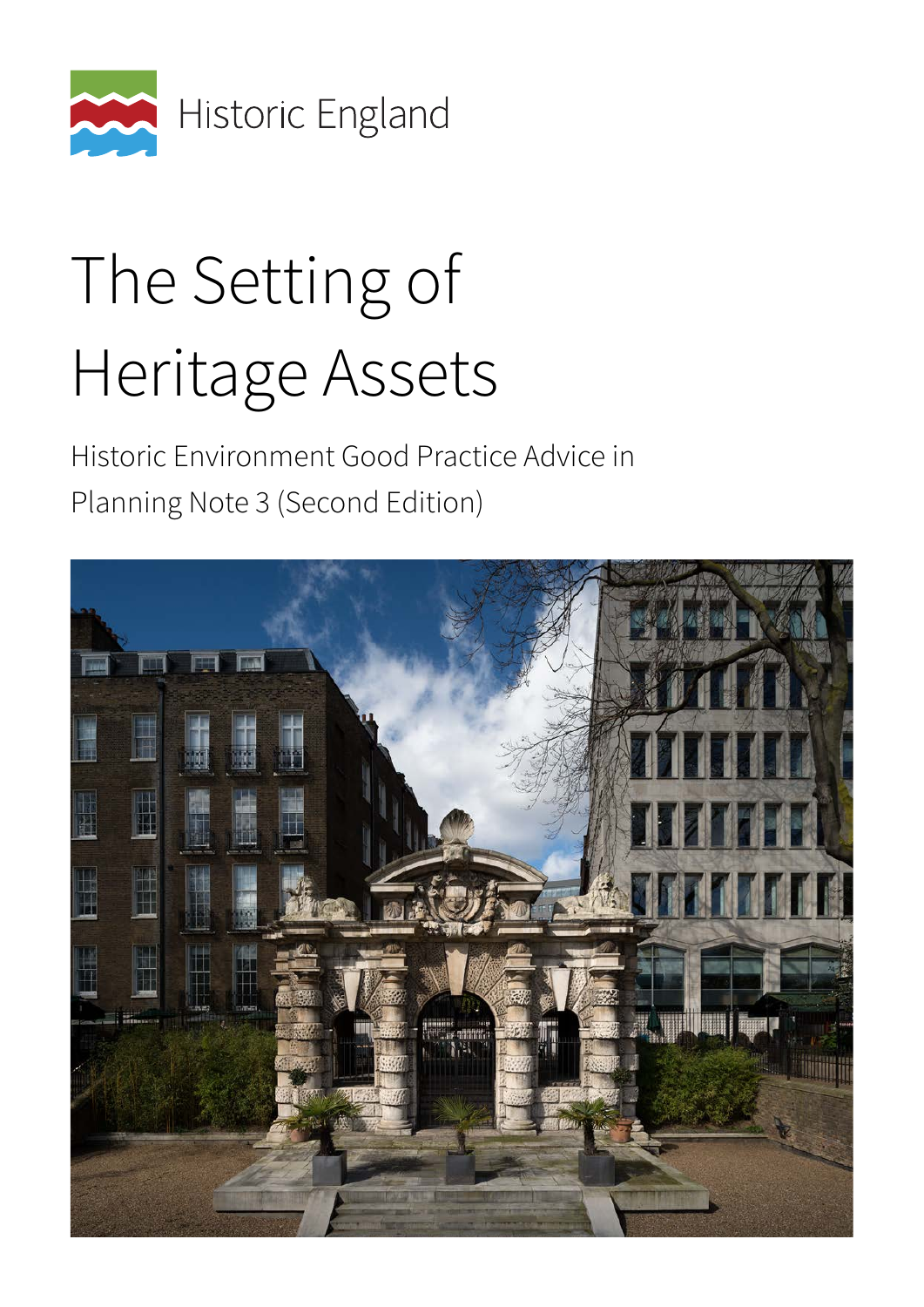# Summary

This document sets out guidance, against the background of the National Planning Policy Framework (NPPF) and the related guidance given in the Planning Practice Guide (PPG), on managing change within the settings of heritage assets, including archaeological remains and historic buildings, sites, areas, and landscapes.

It gives general advice on understanding setting, and how it may contribute to the significance of heritage assets and allow that significance to be appreciated, as well as advice on how views contribute to setting. The suggested staged approach to taking decisions on setting can also be used to assess the contribution of views to the significance of heritage assets. The guidance has been written for local planning authorities and those proposing change to heritage assets.

It replaces The Setting of Heritage Assets: Historic Environment Good Practice Advice in Planning Note 3 – 1st edition, 2015 and Seeing the History in the View: A Method for assessing Heritage Significance within Views (English Heritage, 2011).

It is one of three related Good Practice Advice (GPA) Notes, along with *[GPA1 The](https://historicengland.org.uk/images-books/publications/gpa1-historic-environment-local-plans/)  [Historic Environment in Local Plans](https://historicengland.org.uk/images-books/publications/gpa1-historic-environment-local-plans/)* and *[GPA2 Managing Significance in Decision-](https://historicengland.org.uk/images-books/publications/gpa2-managing-significance-in-decision-taking/)[Taking in the Historic Environment](https://historicengland.org.uk/images-books/publications/gpa2-managing-significance-in-decision-taking/)*.

First published by English Heritage March 2015. This edition published by Historic England December 2017. All images © Historic England unless otherwise stated.

[HistoricEngland.org.uk/advice/planning/planning-system/](https://historicengland.org.uk/advice/planning/planning-system/) 

Front cover: York Water Gate, Victoria Embankment Gardens, City Of Westminster, Greater London. Built for the Duke of Buckingham in 1626 to provide access to the Thames. View from south east.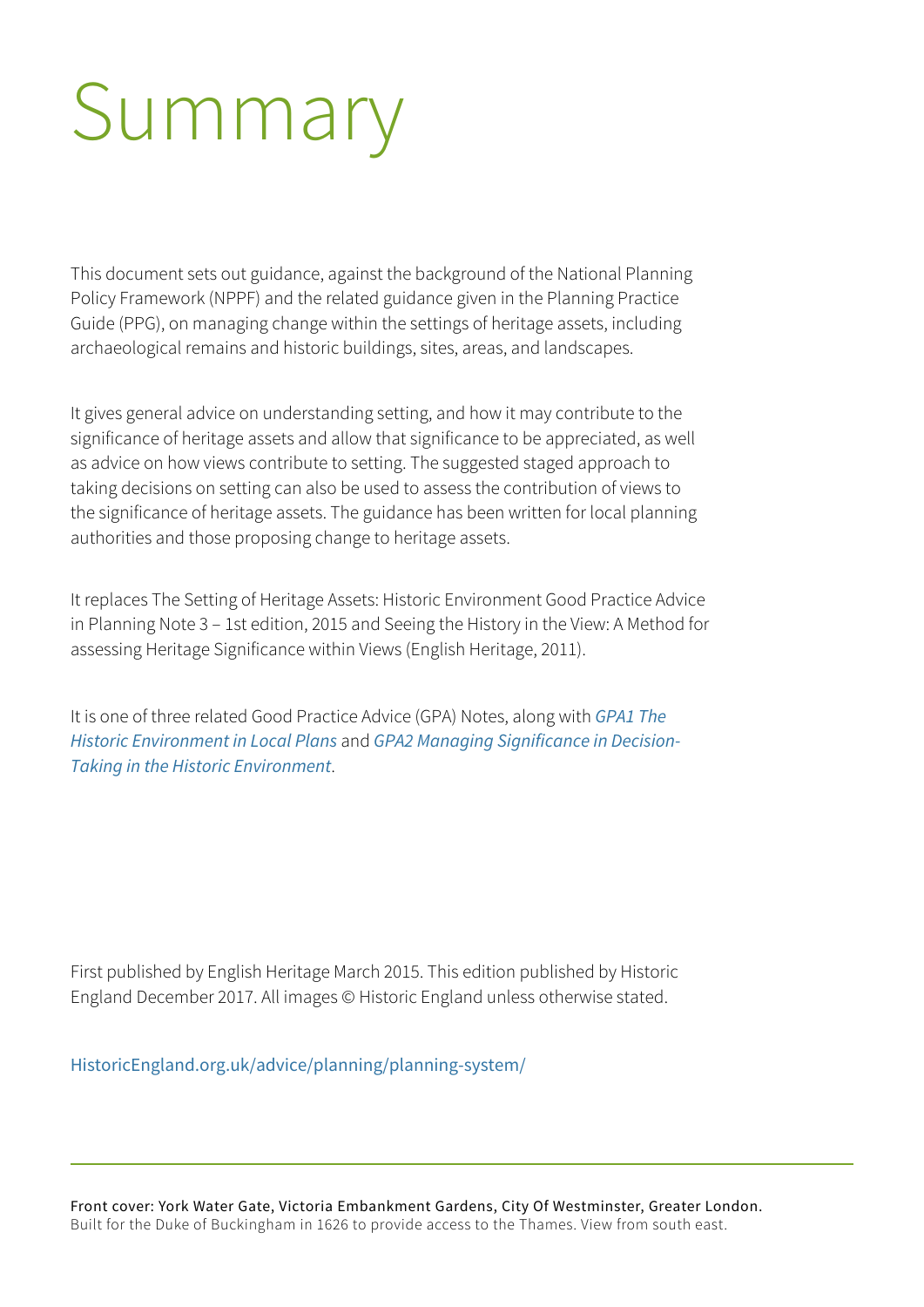This document was produced by Historic England in collaboration with the Historic Environment Forum, and with the particular assistance of:

Association of Local Government Archaeological Officers

British Property Federation

Council for British Archaeology

Chartered Institute for Archaeologists

Country Land and Business Association

Civic Voice

- Heritage Alliance
- Historic Houses Association
- Historic Towns Forum

Institute of Historic Building Conservation

National Trust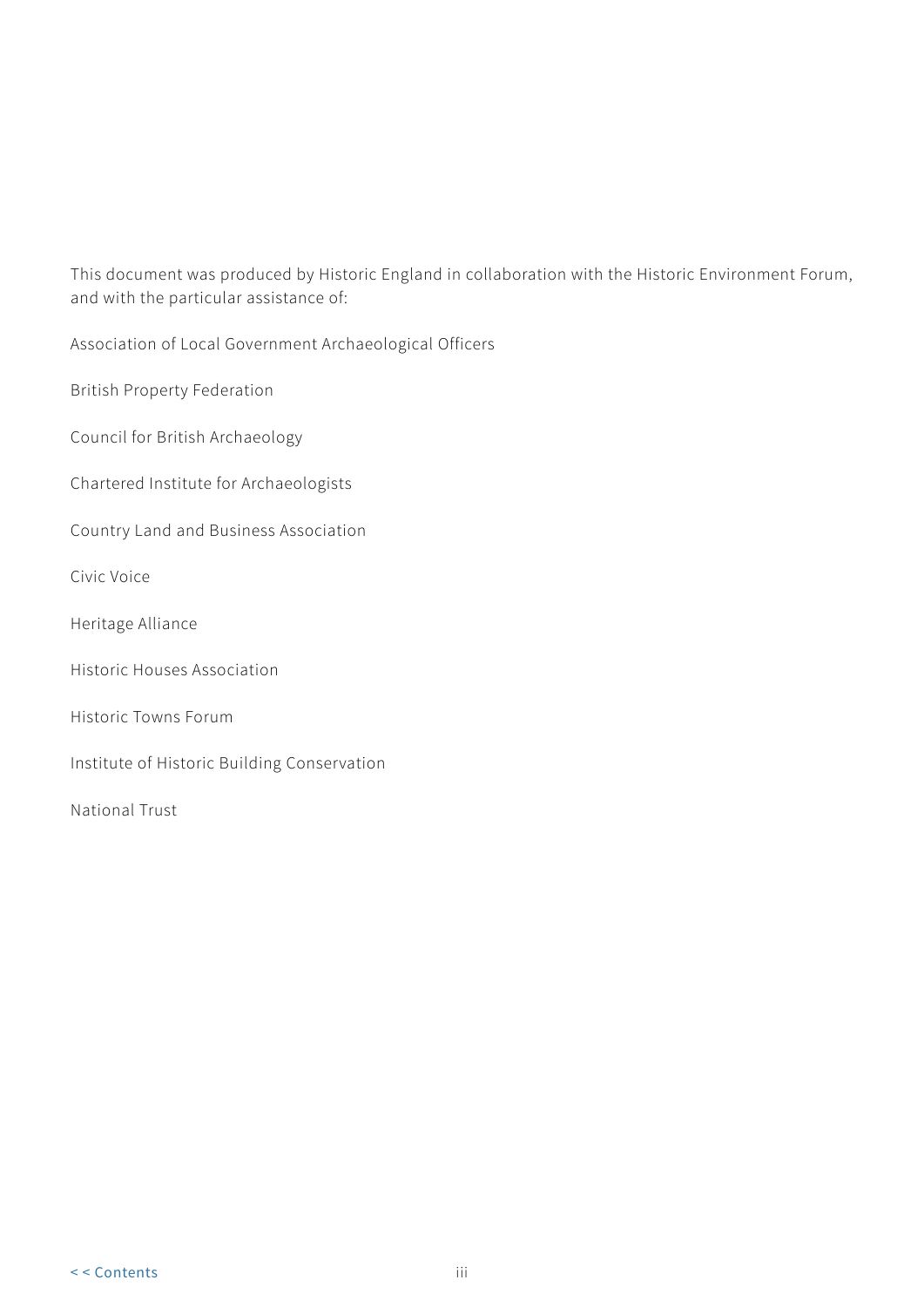## <span id="page-3-0"></span>Contents

|                                                    | Part 2: Setting and Views<br>- A Staged Approach to Proportionate                                      |
|----------------------------------------------------|--------------------------------------------------------------------------------------------------------|
|                                                    |                                                                                                        |
| PPG: What is the setting of a heritage asset and   |                                                                                                        |
| how should it be taken into account?2              | Step 2: Assess the degree to which these settings<br>and views make a contribution to the significance |
| Difference between setting and curtilage,          | of the heritage asset(s) or allow significance to                                                      |
| character, context and landscape3                  |                                                                                                        |
|                                                    | Step 3: Assess the effects of the proposed<br>development, whether beneficial or harmful,              |
| Setting and the significance of heritage assets  4 | on the significance or on the ability to                                                               |
|                                                    |                                                                                                        |
|                                                    | Step 4: Explore ways to maximise enhancement                                                           |
| Landscape Assessment and Amenity7                  | and avoid or minimise harm14                                                                           |
|                                                    | Step 5: Make and document the decision and                                                             |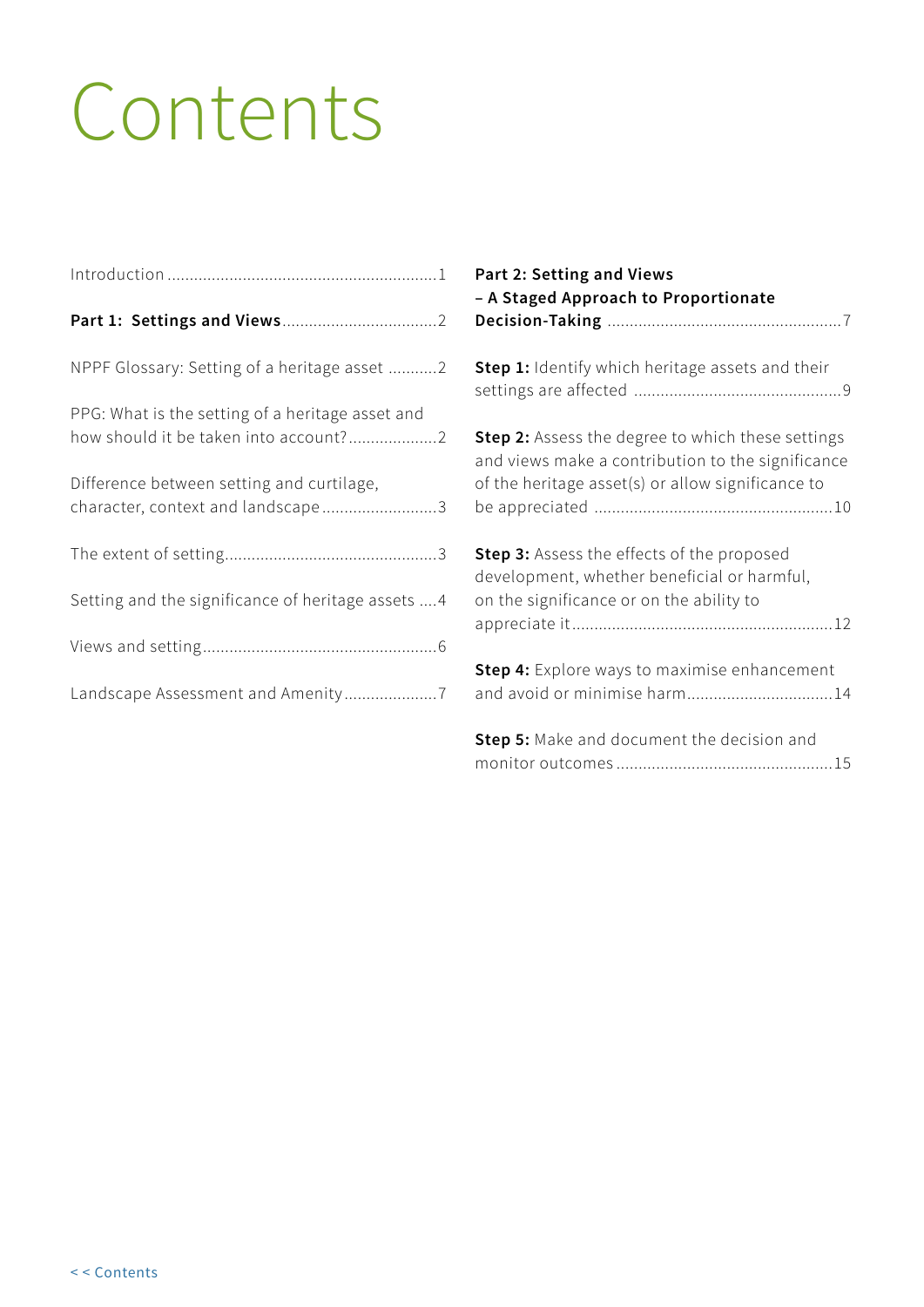## <span id="page-4-0"></span>**Introduction**

1 The purpose of this Historic England Good Practice Advice note is to provide information on good practice to assist local authorities, planning and other consultants, owners, applicants and other interested parties in implementing historic environment policy in the [National Planning](https://www.gov.uk/guidance/national-planning-policy-framework)  [Policy Framework \(NPPF\)](https://www.gov.uk/guidance/national-planning-policy-framework) and the related guidance in the national [Planning Practice](https://www.gov.uk/guidance/conserving-and-enhancing-the-historic-environment)  [Guide \(PPG\)](https://www.gov.uk/guidance/conserving-and-enhancing-the-historic-environment). It should be read in conjunction with Good Practice Advice notes 1 ([The Historic](https://content.historicengland.org.uk/images-books/publications/gpa1-historic-environment-local-plans/gpa1.pdf/)  [Environment in Local Plans](https://content.historicengland.org.uk/images-books/publications/gpa1-historic-environment-local-plans/gpa1.pdf/)) and 2 ([Managing](https://content.historicengland.org.uk/images-books/publications/gpa2-managing-significance-in-decision-taking/gpa2.pdf/)  [Significance in Decision-Taking in the Historic](https://content.historicengland.org.uk/images-books/publications/gpa2-managing-significance-in-decision-taking/gpa2.pdf/)  [Environment](https://content.historicengland.org.uk/images-books/publications/gpa2-managing-significance-in-decision-taking/gpa2.pdf/)). This good practice advice acknowledges the primacy of the NPPF and PPG, supporting the implementation of national policy, but does not constitute a statement of Government policy itself, nor does it seek to prescribe a single methodology or particular data sources. Alternative approaches may be equally acceptable, provided they are demonstrably compliant with legislation, national policies and objectives. This guidance, *Good Practice Advice 3 – The Setting of Heritage Assets* (2nd edition, 2017) supersedes *Good Practice Advice 3 – The Setting of Heritage Assets* (1st edition, 2015) and *Seeing the History in the View: A Method for assessing Heritage Significance within Views* (English Heritage, 2011).

2 The advice in this document, in accordance with the NPPF, emphasises that the information required in support of applications for planning permission and listed building consent should be no more than is necessary to reach an informed decision, and that activities to conserve or invest need to be proportionate to the significance of the heritage assets affected and the impact on the significance of those heritage assets. At the same time those taking decisions need enough information to understand the issues.

3 This note gives assistance concerning the assessment of the setting of heritage assets, given:

- **the statutory obligation on decision-makers** to have special regard to the desirability of preserving listed buildings and their settings, and
- the policy objectives in the NPPF and the PPG establishing the twin roles of setting (see boxes below): it can contribute to the significance of a heritage asset, and it can allow that significance to be appreciated. When considering the impact of a proposed development on the significance of a designated heritage asset, great weight should be given to the heritage asset's conservation, including sustaining significance ([NPPF, paragraph 132](https://www.gov.uk/guidance/national-planning-policy-framework/12-conserving-and-enhancing-the-historic-environment)).

4 This note therefore starts by giving general advice on understanding setting and how it may contribute to the significance of heritage assets, before adding advice on how views play a part in setting; it ends by suggesting a staged approach to taking decisions on the level of the contribution which setting and related views make to the significance of heritage assets (Part 2, paragraphs 17–42).

5 Consideration of the contribution of setting to the significance of heritage assets, and how it can enable that significance to be appreciated, will almost always include the consideration of views. The staged approach to taking decisions on setting given here can also be used to assess the contribution of a view, or views, to the significance of heritage assets and the ability to appreciate that significance.

6 Views, however, can of course be valued for reasons other than their contribution to heritage significance. They may, for example, be related to the appreciation of the wider landscape, where there may be little or no association with heritage assets. Landscape character and visual amenity are also related planning considerations. The assessment and management of views in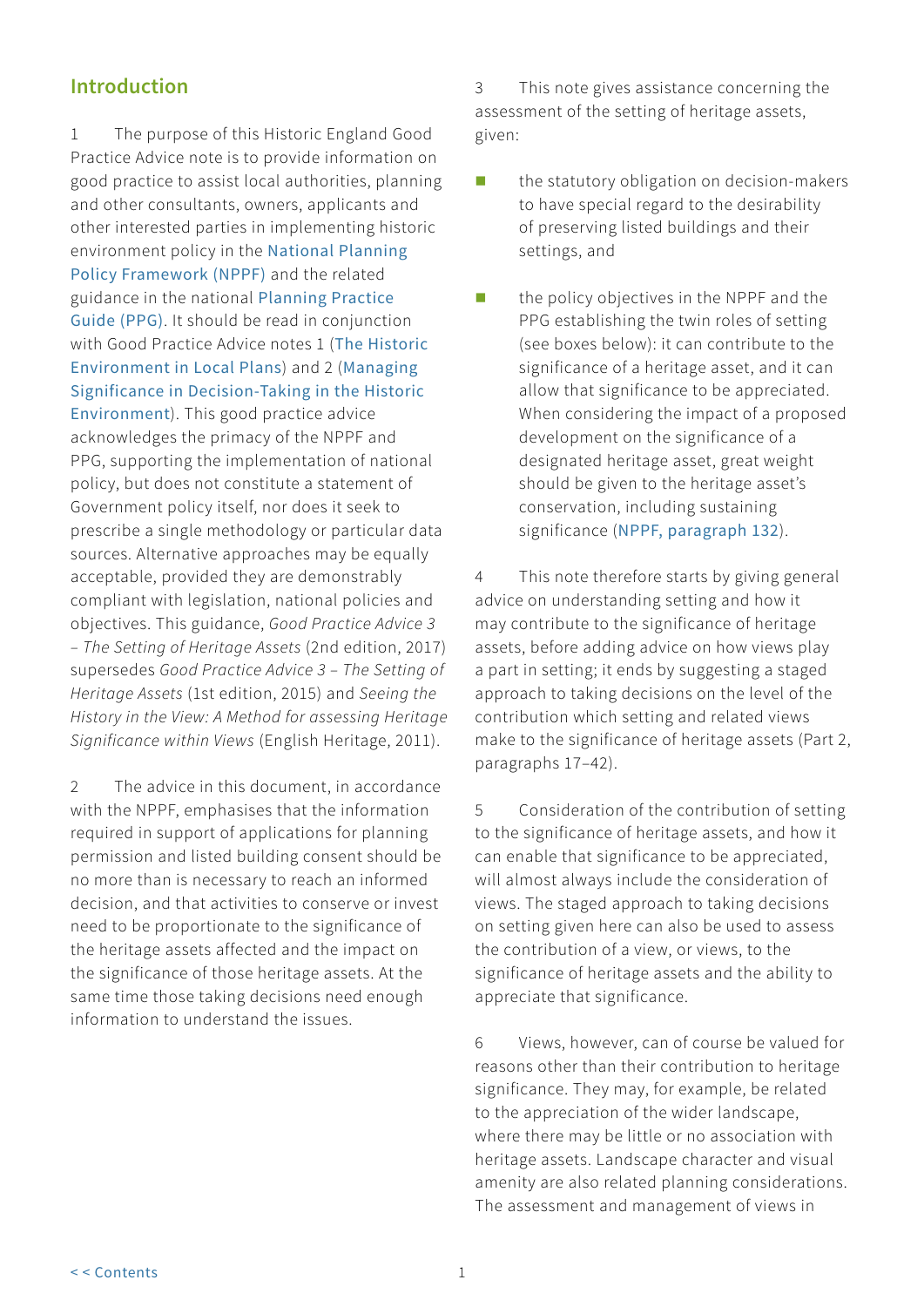<span id="page-5-0"></span>the planning process may therefore be partly or wholly separate from any consideration of the significance of heritage assets. This advice therefore directs readers elsewhere for approaches to landscape and visual impact assessment and amenity valuation (paragraphs 15 and 16).

## **Part 1: Settings and Views**

#### **NPPF Glossary: Setting of a heritage asset**

The surroundings in which a heritage asset is experienced. Its extent is not fixed and may change as the asset and its surroundings evolve. Elements of a setting may make a positive or negative contribution to the significance of an asset, may affect the ability to appreciate that significance or may be neutral ([NPPF, Annex 2: Glossary](https://www.gov.uk/guidance/national-planning-policy-framework/annex-2-glossary)).

## **PPG: What is the setting of a heritage asset and how should it be taken into account?**

The "setting of a heritage asset" is defined in the Glossary of the National Planning Policy Framework.

A thorough assessment of the impact on setting needs to take into account, and be proportionate to, the significance of the heritage asset under consideration and the degree to which proposed changes enhance or detract from that significance and the ability to appreciate it.

Setting is the surroundings in which an asset is experienced, and may therefore be more extensive than its curtilage. All heritage assets have a setting, irrespective of the form in which they survive and whether they are designated or not.

The extent and importance of setting is often expressed by reference to visual considerations. Although views of or from an asset will play an important part, the way in

which we experience an asset in its setting is also influenced by other environmental factors such as noise, dust and vibration from other land uses in the vicinity, and by our understanding of the historic relationship between places. For example, buildings that are in close proximity but are not visible from each other may have a historic or aesthetic connection that amplifies the experience of the significance of each.

The contribution that setting makes to the significance of the heritage asset does not depend on there being public rights or an ability to access or experience that setting. This will vary over time and according to circumstance.

When assessing any application for development which may affect the setting of a heritage asset, local planning authorities may need to consider the implications of cumulative change. They may also need to consider the fact that developments which materially detract from the asset's significance may also damage its economic viability now, or in the future, thereby threatening its on-going conservation ([PPG, paragraph: 013, reference](https://www.gov.uk/guidance/conserving-and-enhancing-the-historic-environment#decision-taking-historic-environment)  [ID: 18a-013-20140306](https://www.gov.uk/guidance/conserving-and-enhancing-the-historic-environment#decision-taking-historic-environment)).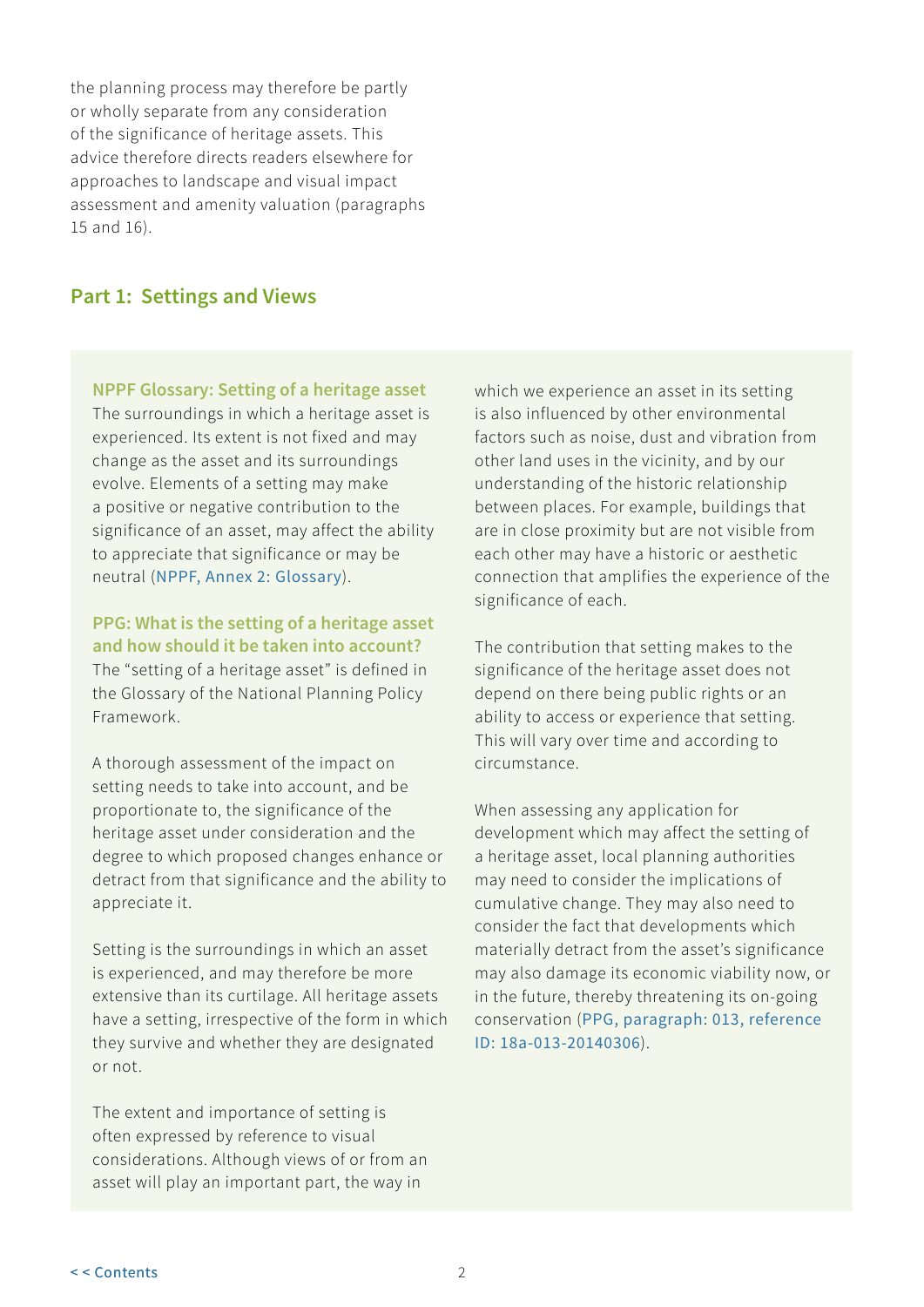## <span id="page-6-0"></span>**Difference between setting and curtilage, character, context and landscape**

7 Setting is separate from the concepts of curtilage, character and context:

- Curtilage is a legal term describing an area around a building and, for listed structures, the extent of curtilage is defined by consideration of ownership, both past and present, functional association and layout. The setting of a heritage asset will include, but generally be more extensive than, its curtilage (if it has one) (see [Identification](https://historicengland.org.uk/advice/hpg/has/listed-buildings/)  [and Designation of Heritage Assets: Listed](https://historicengland.org.uk/advice/hpg/has/listed-buildings/)  [Buildings](https://historicengland.org.uk/advice/hpg/has/listed-buildings/) in the Historic England *Heritage Protection Guide*).
- $\blacksquare$  The historic character of a place is the group of qualities derived from its past uses that make it distinctive. This may include: its associations with people, now and through time; its visual aspects; and the features, materials, and spaces associated with its history, including its original configuration and subsequent losses and changes. Character is a broad concept, often used in relation to entire historic areas and landscapes, to which heritage assets and their settings may contribute.
- $\blacksquare$  The context of a heritage asset is a non-statutory term used to describe any relationship between it and other heritage assets, which is relevant to its significance, including cultural, intellectual, spatial or functional. Contextual relationships apply irrespective of distance, sometimes extending well beyond what might be considered an asset's setting, and can include the relationship of one heritage asset to another of the same period or function, or with the same designer or architect. A range of additional meanings is available for the term 'context', for example in relation to archaeological context and to the context of new developments, as well as customary usages. Setting may include associative relationships that are sometimes referred to as 'contextual'.

 To avoid uncertainty in discussion of setting, a landscape is 'an area, as perceived by people, the character of which is the result of the action and interaction of natural and/ or human factors' (Glossary, *[Guidelines for](https://www.coe.int/en/web/conventions/full-list/-/conventions/treaty/176)  [Landscape and Visual Impact Assessment](https://www.coe.int/en/web/conventions/full-list/-/conventions/treaty/176)*, 3rd edition, published by the Landscape Institute and the Institute of Environmental Management and Assessment, p 157, based on the definition in the European Landscape Convention, European Treaty Series – No. 176, Florence, 20.x.2000, p 2).

## **The extent of setting**

8 The NPPF makes it clear that the extent of the setting of a heritage asset 'is not fixed and may change as the asset and its surroundings evolve' ([NPPF, Annex 2: Glossary](https://www.gov.uk/guidance/national-planning-policy-framework/annex-2-glossary)). All of the following matters may affect considerations of the extent of setting:

- While setting can be mapped in the context of an individual application or proposal, it cannot be definitively and permanently described for all time as a spatially bounded area or as lying within a set distance of a heritage asset. This is because the surroundings of a heritage asset will change over time, and because new information on heritage assets may alter what might previously have been understood to comprise their setting and the values placed on that setting and therefore the significance of the heritage asset.
- Extensive heritage assets, such as historic parks and gardens, landscapes and townscapes, can include many heritage assets, historic associations between them and their nested and overlapping settings, as well as having a setting of their own. A conservation area is likely to include the settings of listed buildings and have its own setting, as will the hamlet, village or urban area in which it is situated (explicitly recognised in green belt designations).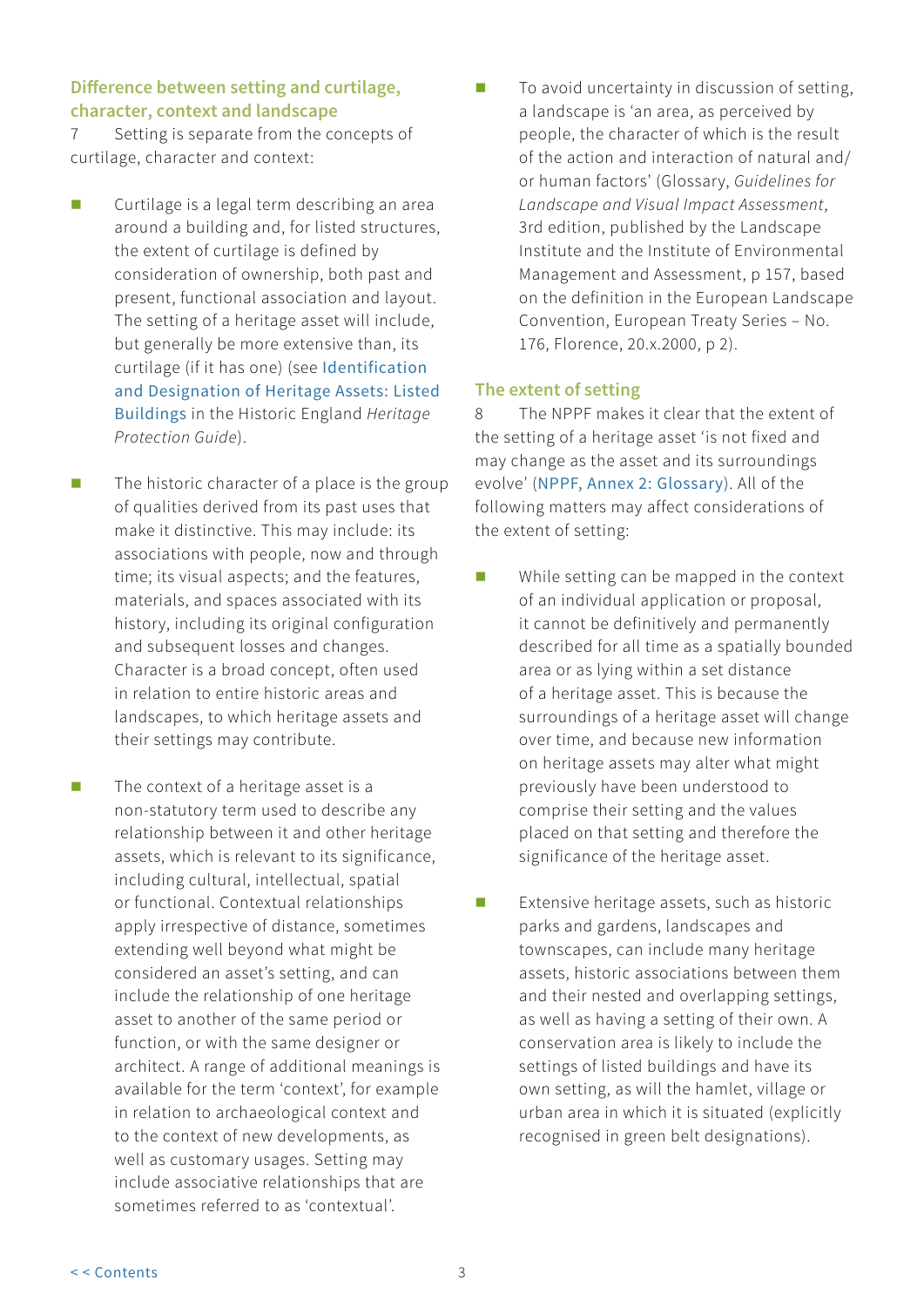<span id="page-7-0"></span>The Courts have held that it is legitimate in appropriate circumstances to include within a conservation area the setting of buildings that form the heart of that area (R v Canterbury City Council ex parte David Halford, February 1992; CO/2794/1991). And NPPF paragraph 80, for example, makes it clear that historic towns are regarded as having a setting.

■ Consideration of setting in urban areas, given the potential numbers and proximity of heritage assets, often overlaps with considerations both of townscape/urban design and of the character and appearance of conservation areas. Conflict between impacts on setting and other aspects of a proposal can be avoided or mitigated by working collaboratively and openly with interested parties at an early stage.

## **Setting and the significance of heritage assets**

9 Setting is not itself a heritage asset, nor a heritage designation, although land comprising a setting may itself be designated (see below Designed settings). Its importance lies in what it contributes to the significance of the heritage asset or to the ability to appreciate that significance. The following paragraphs examine some more general considerations relating to setting and significance.

The setting of World Heritage Sites may be protected as 'buffer zones' – see [PPG,](https://www.gov.uk/guidance/conserving-and-enhancing-the-historic-environment#designated-heritage-assets)  [paragraph: 033 Reference ID: 2a-033](https://www.gov.uk/guidance/conserving-and-enhancing-the-historic-environment#designated-heritage-assets) [20140306.](https://www.gov.uk/guidance/conserving-and-enhancing-the-historic-environment#designated-heritage-assets) 

 Change over time Settings of heritage assets change over time. Understanding this history of change will help to determine how further

development within the asset's setting is likely to affect the contribution made by setting to the significance of the heritage asset. Settings of heritage assets which closely resemble the setting at the time the asset was constructed or formed are likely to contribute particularly strongly to significance but settings which have changed may also themselves enhance significance, for instance where townscape character has been shaped by cycles of change over the long term. Settings may also have suffered negative impact from inappropriate past developments and may be enhanced by the removal of the inappropriate structure(s).

#### Cumulative change

Where the significance of a heritage asset has been compromised in the past by unsympathetic development affecting its setting, to accord with NPPF policies consideration still needs to be given to whether additional change will further detract from, or can enhance, the significance of the asset. Negative change could include severing the last link between an asset and its original setting; positive change could include the restoration of a building's original designed landscape or the removal of structures impairing key views of it (see also paragraph 40 for screening of intrusive developments).

## **Access and setting**

Because the contribution of setting to significance does not depend on public rights or ability to access it, significance is not dependent on numbers of people visiting it; this would downplay such qualitative issues as the importance of quiet and tranquillity as an attribute of setting, constraints on access such as remoteness or challenging terrain, and the importance of the setting to a local community who may be few in number. The potential for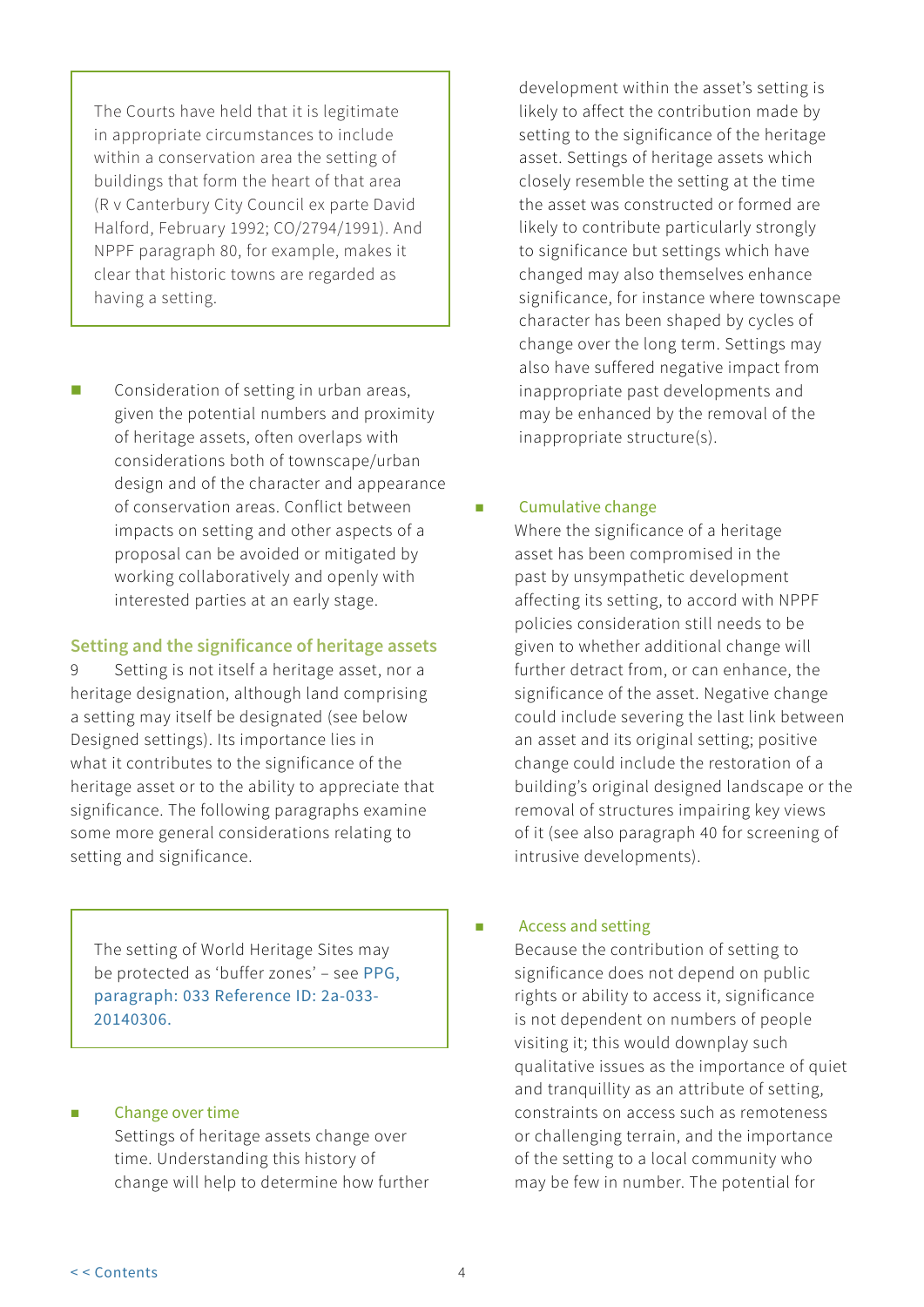appreciation of the asset's significance may increase once it is interpreted or mediated in some way, or if access to currently inaccessible land becomes possible.

#### **Buried assets and setting**

Heritage assets that comprise only buried remains may not be readily appreciated by a casual observer. They nonetheless retain a presence in the landscape and, like other heritage assets, may have a setting. These points apply equally, in some rare cases, to designated heritage assets such as scheduled monuments or Protected Wreck Sites that are periodically, partly or wholly submerged, eg in the intertidal zone on the foreshore.

- $\blacksquare$  The location and setting of historic battles, otherwise with no visible traces, may include important strategic views, routes by which opposing forces approached each other and a topography and landscape features that played a part in the outcome.
- **Buried archaeological remains may** also be appreciated in historic street or boundary patterns, in relation to their surrounding topography or other heritage assets or through the longterm continuity in the use of the land that surrounds them. While the form of survival of an asset may influence the degree to which its setting contributes to significance and the weight placed on it, it does not necessarily follow that the contribution is nullified if the asset is obscured or not readily visible.

## Designed settings

Many heritage assets have settings that have been designed to enhance their presence and visual interest or to create experiences of drama or surprise. In these special circumstances, these designed settings may be regarded as heritage assets in their own right, for instance the designed landscape around a country house. Furthermore they may, themselves, have a wider setting: a

park may form the immediate surroundings of a great house, while having its own setting that includes lines-of-sight to more distant heritage assets or natural features beyond the park boundary. Given that the designated area is often restricted to the 'core' elements, such as a formal park, it is important that the extended and remote elements of the design are included in the evaluation of the setting of a designed landscape. Reference is sometimes made to the 'immediate', 'wider' and 'extended' setting of heritage assets, but the terms should not be regarded as having any particular formal meaning. While many day-to-day cases will be concerned with development in the vicinity of an asset, development further afield may also affect significance, particularly where it is largescale, prominent or intrusive. The setting of a historic park or garden, for instance, may include land beyond its boundary which adds to its significance but which need not be confined to land visible from the site, nor necessarily the same as the site's visual boundary. It can include:

- **If** land which is not part of the park or garden but which is associated with it by being adjacent and visible from it
- $\blacksquare$  land which is not part of the site but which is adjacent and associated with it because it makes an important contribution to the historic character of the site in some other way than by being visible from it, and
- $\blacksquare$  land which is a detached part of the site and makes an important contribution to its historic character either by being visible from it or in some other way, perhaps by historical association

## ■ Setting and urban design

As mentioned above (paragraph 8, The extent of setting), the numbers and proximity of heritage assets in urban areas mean that the protection and enhancement of setting is intimately linked to townscape and urban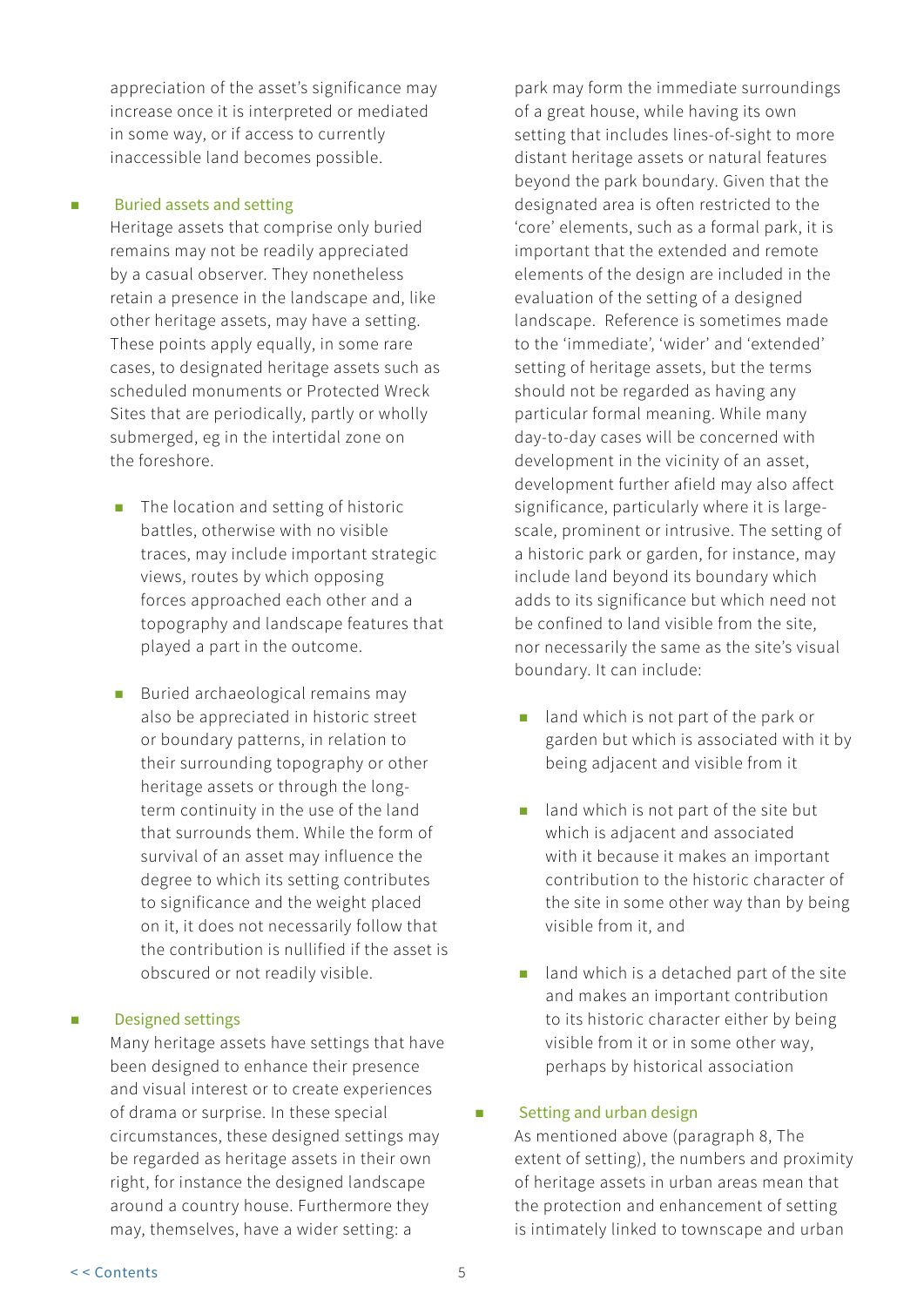<span id="page-9-0"></span>design considerations. These include the degree of conscious design or fortuitous beauty and the consequent visual harmony or congruity of development, and often relates to townscape attributes such as enclosure, definition of streets and spaces and spatial qualities as well as lighting, trees, and verges, or the treatments of boundaries or street surfaces.

See *[Managing Significance in Decision–](https://content.historicengland.org.uk/images-books/publications/gpa2-managing-significance-in-decision-taking/gpa2.pdf/) [Taking in the Historic Environment: Historic](https://content.historicengland.org.uk/images-books/publications/gpa2-managing-significance-in-decision-taking/gpa2.pdf/)  [Environment Good Practice Advice in](https://content.historicengland.org.uk/images-books/publications/gpa2-managing-significance-in-decision-taking/gpa2.pdf/)  [Planning 2](https://content.historicengland.org.uk/images-books/publications/gpa2-managing-significance-in-decision-taking/gpa2.pdf/)* (2015) and *[Conservation Area](https://content.historicengland.org.uk/images-books/publications/conservation-area-designation-appraisal-management-advice-note-1/heag040-conservation-area-designation-appraisal-and-management.pdf/)  [Designation, Appraisal and Management:](https://content.historicengland.org.uk/images-books/publications/conservation-area-designation-appraisal-management-advice-note-1/heag040-conservation-area-designation-appraisal-and-management.pdf/)  [Historic England Advice Note 1](https://content.historicengland.org.uk/images-books/publications/conservation-area-designation-appraisal-management-advice-note-1/heag040-conservation-area-designation-appraisal-and-management.pdf/)* (2016).

**Exercise Setting and economic viability** Sustainable development under the NPPF can have important positive impacts on heritage assets and their settings, for example by bringing an abandoned building back into use or giving a heritage asset further life. However, the economic viability of a heritage asset can be reduced if the contribution made by its setting is diminished by badly designed or insensitively located development. For instance, a new road scheme affecting the setting of a heritage asset, while in some cases increasing the public's ability or inclination to visit and/or use it, thereby boosting its economic viability and enhancing the options for the marketing or adaptive re-use of a building, may in other cases have the opposite effect.

## **Views and setting**

10 The contribution of setting to the significance of a heritage asset is often expressed by reference to views, a purely visual impression of an asset or place which can be static or dynamic, long, short or of lateral spread, and include a variety of views of, from, across, or including that asset.

11 Views which contribute more to understanding the significance of a heritage asset include:

- $\blacksquare$  those where the composition within the view was a fundamental aspect of the design or function of the heritage asset
- **those where town- or village-scape reveals** views with unplanned or unintended beauty
- $\Box$  those with historical associations, including viewing points and the topography of battlefields
- $\blacksquare$  those with cultural associations, including landscapes known historically for their picturesque and landscape beauty, those which became subjects for paintings of the English landscape tradition, and those views which have otherwise become historically cherished and protected
- $\blacksquare$  those where relationships between the asset and other heritage assets or natural features or phenomena such as solar or lunar events are particularly relevant

12 Assets, whether contemporaneous or otherwise, which were intended to be seen from one another for aesthetic, functional, ceremonial or religious reasons include:

- military and defensive sites
- $\blacksquare$  telegraphs or beacons
- **Part** prehistoric funerary and ceremonial sites
- **historic parks and gardens with deliberate** links to other designed landscapes and remote 'eye-catching' features or 'borrowed' landmarks beyond the park boundary

13 Views may be identified and protected by local planning policies and guidance for the part they play in shaping our appreciation and understanding of England's historic environment, whether in rural or urban areas and whether designed to be seen as a unity or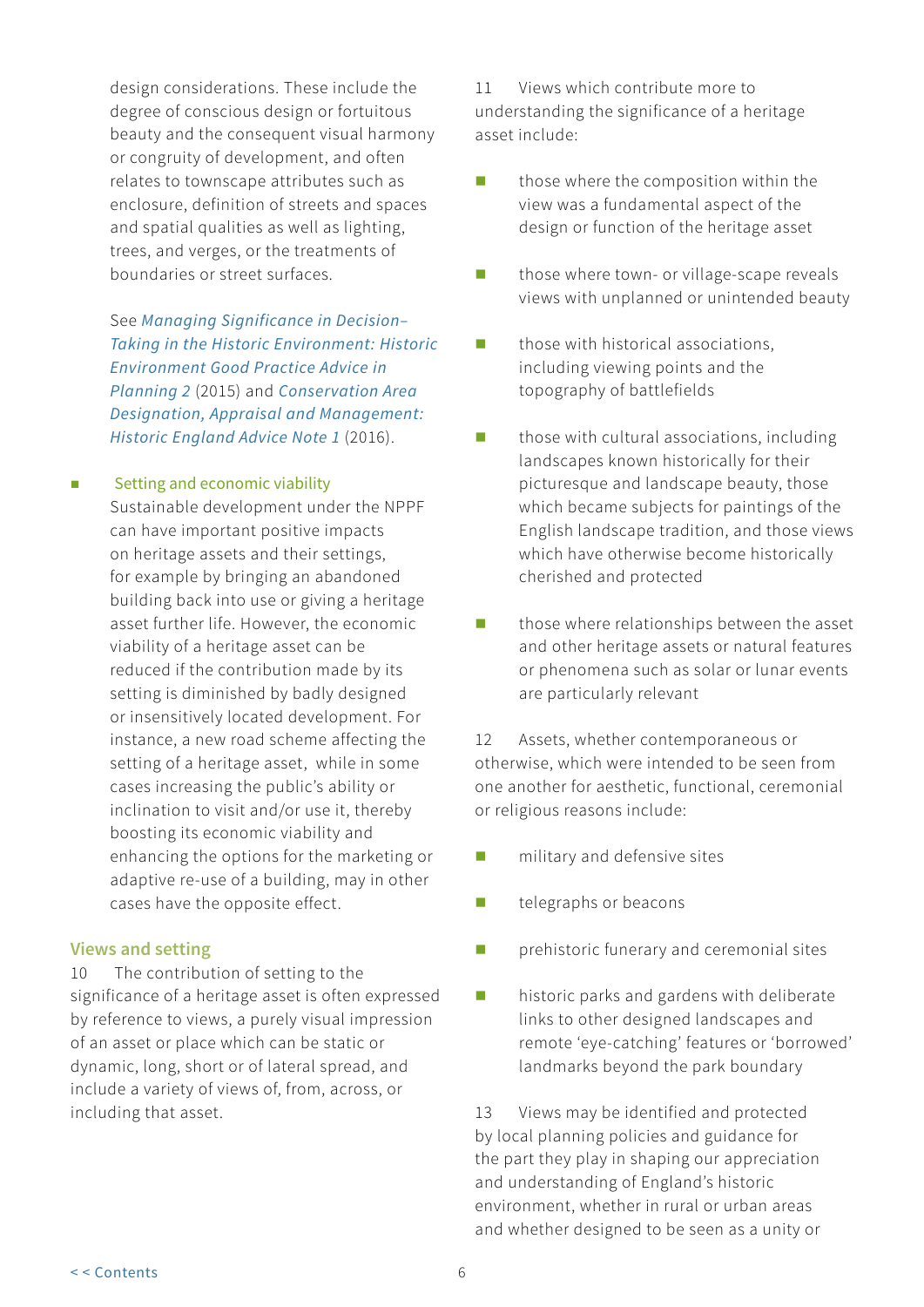<span id="page-10-0"></span>as the cumulative result of a long process of development. This does not mean that additional views or other elements or attributes of setting do not merit consideration. Such views include:

- $\blacksquare$  views identified as part of the plan-making process, such as those identified in the *[London View Management Framework](https://www.london.gov.uk/what-we-do/planning/implementing-london-plan/supplementary-planning-guidance/london-view-management)*  (LVMF, Mayor of London 2010) and *[Oxford](https://www.oxford.gov.uk/oxfordviewconesstudy)  [City Council's View Cones](https://www.oxford.gov.uk/oxfordviewconesstudy)* (2005) and *[Assessment of the Oxford View Cones](https://consultation.oxford.gov.uk/consult.ti/Oxford_View_Cones/consultationHome)* (2015 Report)
- $\blacksquare$  views identified in character area appraisals or in management plans, for example of World Heritage Sites
- **I** important designed views from, to and within historic parks and gardens that have been identified as part of the evidence base for development plans, and
- $\blacksquare$  views that are identified by local planning authorities when assessing development proposals

Where complex issues involving views come into play in the assessment of such views – whether for the purposes of providing a baseline for plan-making or for development management – a formal views analysis may be merited.

## **Landscape Assessment and Amenity**

14 Analysis of setting is different from landscape assessment. While landscapes include everything within them, the entirety of very extensive settings may not contribute equally to the significance of a heritage asset, if at all. Careful analysis is therefore required to assess whether one heritage asset at a considerable distance from another, though intervisible with it – a church spire, for instance – is a major component of the setting, rather than just an incidental element within the wider landscape.

15 Assessment and management of both setting and views are related to consideration of the wider landscape, which is outside the scope of this advice note. Additional advice on views is available in *Guidelines for Landscape and* 

Being tall structures, church towers and spires are often widely visible across land- and townscapes but, where development does not impact on the significance of heritage assets visible in a wider setting or where not allowing significance to be appreciated, they are unlikely to be affected by small-scale development, unless that development competes with them, as tower blocks and wind turbines may. Even then, such an impact is more likely to be on the landscape values of the tower or spire rather than the heritage values, unless the development impacts on its significance, for instance by impacting on a designed or associative view.

*Visual Impact Assessment*, 3rd edition, published by the Landscape Institute and the Institute of Environmental Management and Assessment (in partnership with Historic England).

16 Similarly, setting is different from general amenity. Views out from heritage assets that neither contribute to significance nor allow appreciation of significance are a matter of amenity rather than of setting.

## **Part 2: Setting and Views – A Staged Approach to Proportionate Decision-Taking**

17 All heritage assets have significance, some of which have particular significance and are designated. The contribution made by their setting to their significance also varies. Although many settings may be enhanced by development, not all settings have the same capacity to accommodate change without harm to the significance of the heritage asset or the ability to appreciate it. This capacity may vary between designated assets of the same grade or of the same type or according to the nature of the change. It can also depend on the location of the asset: an elevated or overlooked location; a riverbank, coastal or island location; or a location within an extensive tract of flat land may increase the sensitivity of the setting (ie the capacity of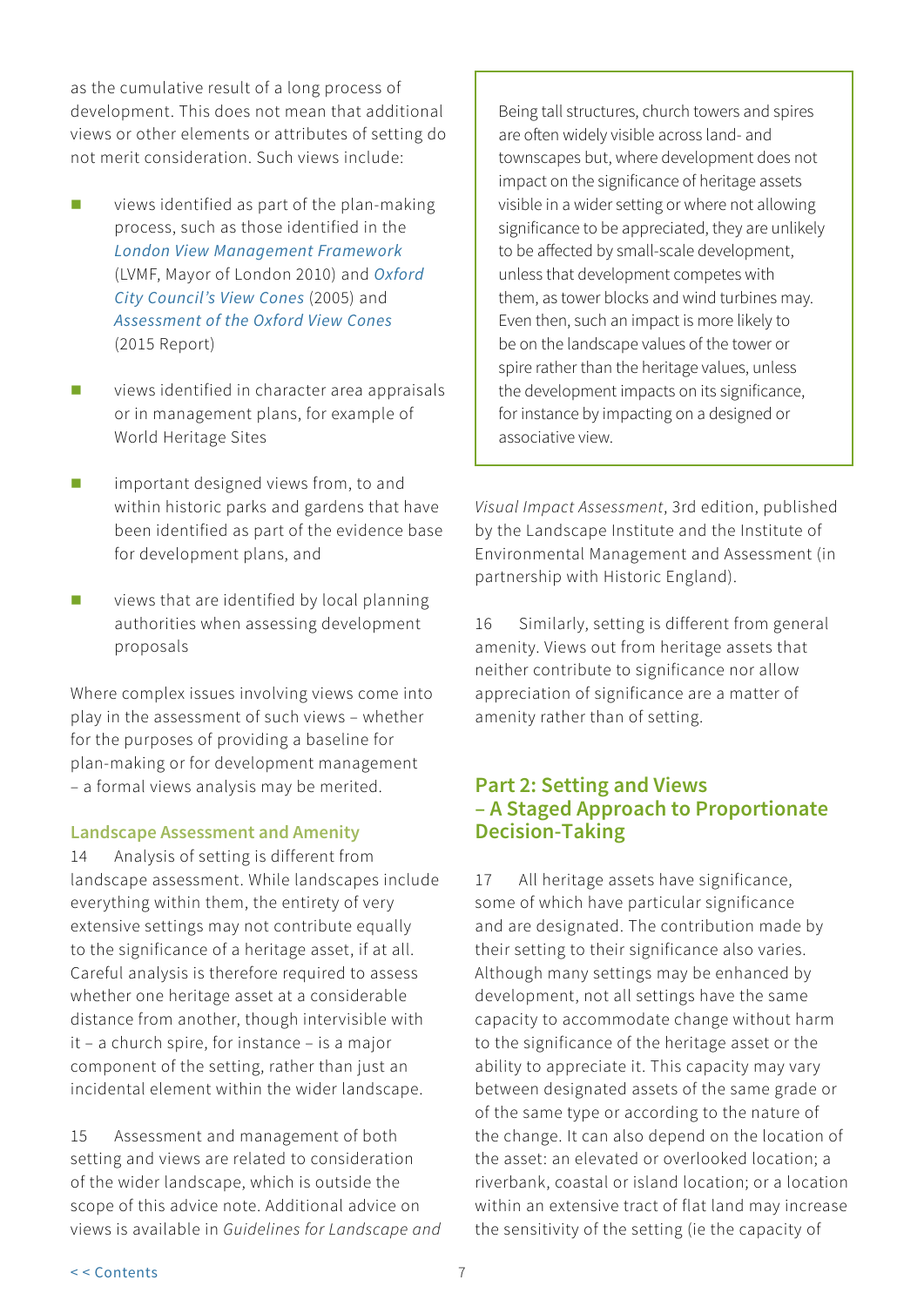the setting to accommodate change without harm to the heritage asset's significance) or of views of the asset. This requires the implications of development affecting the setting of heritage assets to be considered on a case-by-case basis.

18 Conserving or enhancing heritage assets by taking their settings into account need not prevent change; indeed change may be positive, for instance where the setting has been compromised by poor development. Many places coincide with the setting of a heritage asset and are subject to some degree of change over time. NPPF policies, together with the guidance on their implementation in the Planning Policy Guidance (PPG), provide the framework for the consideration of change affecting the setting of undesignated and designated heritage assets as part of the decision-taking process ([NPPF,](https://www.gov.uk/guidance/national-planning-policy-framework/12-conserving-and-enhancing-the-historic-environment)  [paragraphs 131-135 and 137](https://www.gov.uk/guidance/national-planning-policy-framework/12-conserving-and-enhancing-the-historic-environment)).

19 Amongst the Government's planning policies for the historic environment is that conservation decisions are based on a proportionate assessment of the particular significance of any heritage asset that may be affected by a proposal, including by development affecting the setting of a heritage asset. Historic England recommends the following broad approach to assessment, undertaken as a series of

Development proposals involving the setting of single and less significant assets and straightforward effects on setting may best be handled through a simple check-list approach and can usefully take the form of a short narrative statement for each assessment stage, supported by adequate plans and drawings, etc.

Cases involving more significant assets, multiple assets, or changes considered likely to have a major effect on significance will require a more detailed approach to analysis, often taking place within the framework of Environmental Impact Assessment procedures. Each of the stages may involve detailed assessment techniques and complex forms of

steps that apply proportionately to the complexity of the case, from straightforward to complex:

**Step 1**: Identify which heritage assets and their settings are affected

**Step 2**: Assess the degree to which these settings make a contribution to the significance of the heritage asset(s) or allow significance to be appreciated

**Step 3**: Assess the effects of the proposed development, whether beneficial or harmful, on that significance or on the ability to appreciate it

**Step 4:** Explore ways to maximise enhancement and avoid or minimise harm

**Step 5**: Make and document the decision and monitor outcomes

Each of these steps is considered in more detail below.

For further information on Strategic Environmental Assessment and Environmental Impact Assessment, see *[Sustainability Appraisal](https://content.historicengland.org.uk/images-books/publications/sustainability-appraisal-and-strategic-environmental-assessment-advice-note-8/heag036-sustainability-appraisal-strategic-environmental-assessment.pdf/)  [and Strategic Environmental Assessment: Historic](https://content.historicengland.org.uk/images-books/publications/sustainability-appraisal-and-strategic-environmental-assessment-advice-note-8/heag036-sustainability-appraisal-strategic-environmental-assessment.pdf/)  [England Advice Note 8](https://content.historicengland.org.uk/images-books/publications/sustainability-appraisal-and-strategic-environmental-assessment-advice-note-8/heag036-sustainability-appraisal-strategic-environmental-assessment.pdf/)* (2016).

analysis such as viewshed analyses, sensitivity matrices and scoring systems. Whilst these may assist analysis to some degree, as setting and views are matters of qualitative and expert judgement, they cannot provide a systematic answer. Historic England recommends that, when submitted as part of a Design and Access Statement, Environmental Statement or evidence to a public Inquiry, technical analyses of this type should be seen primarily as material supporting a clearly expressed and non-technical narrative argument that sets out 'what matters and why' in terms of the heritage significance and setting of the assets affected, together with the effects of the development upon them.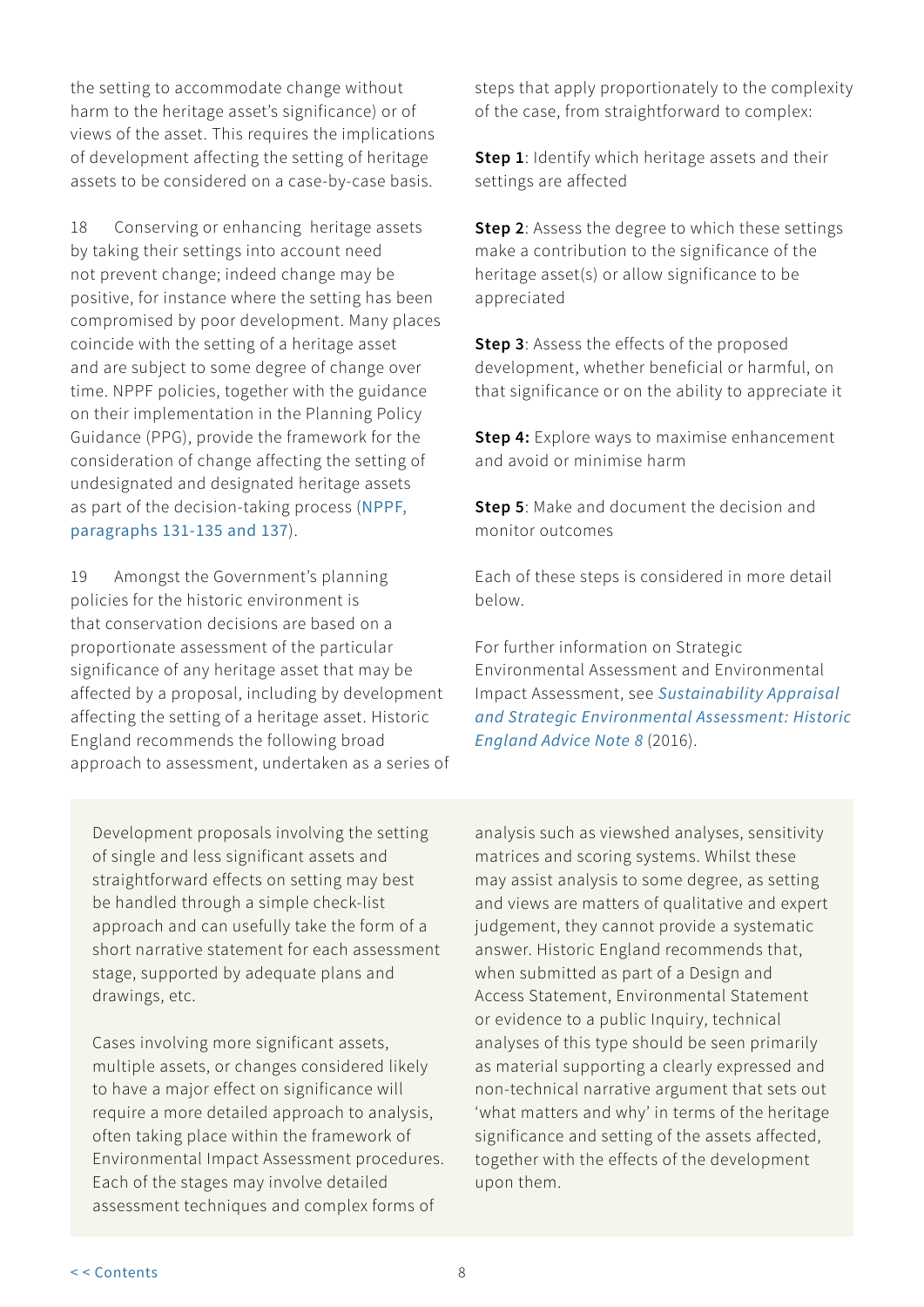## <span id="page-12-0"></span>**Step 1: Identify which heritage assets and their settings are affected**

20 The setting of a heritage asset is 'the surroundings in which a heritage asset is experienced' ([NPPF, Annex 2: Glossary](https://www.gov.uk/guidance/national-planning-policy-framework/annex-2-glossary)). Where that experience is capable of being affected by a proposed development (in any way) then the proposed development can be said to affect the setting of that asset. The starting point of the analysis is to identify those heritage assets likely to be affected by the development proposal.

21 It is important that, at the pre-application or scoping stage, the local authority, having due regard to the need for proportionality:

- $\blacksquare$  indicates whether it considers a proposed development has the potential to affect the setting of (a) particular heritage asset(s), or
- **SPECIFIELD** Specifies an 'area of search' around the proposed development within which it is reasonable to consider setting effects, or
- **a** advises the applicant to consider approaches such as a 'Zone of Visual Influence' or 'Zone of Theoretical Visibility' in relation to the proposed development in order to better identify heritage assets and settings that may be affected

A 'Zone of Visual Influence' defines the areas from which a development may potentially be totally or partially visible by reference to surrounding topography. However, such analysis does not take into account any landscape artefacts such as trees, woodland, or buildings, and for this reason a 'Zone of Theoretical Visibility' which includes these factors is to be preferred.

22 For developments that are not likely to be prominent or intrusive, the assessment of effects on setting may often be limited to the immediate surroundings, while taking account of the possibility that setting may change as a result of the removal of impermanent landscape or townscape features, such as hoardings or planting.

23 The area of assessment for a large or prominent development, such as a tall building in an urban environment or a wind turbine in the countryside or offshore, can often extend for a distance of several kilometres. In these circumstances, while a proposed development may affect the setting of numerous heritage assets, it may not impact on them all equally, as some will be more sensitive to change affecting their setting than others. Local planning authorities are encouraged to work with applicants in order to minimise the need for detailed analysis of very large numbers of heritage assets. They may give advice at the pre-application stage (or the scoping stage of an Environmental Statement) on those heritage assets, or categories of heritage asset, that they consider most sensitive as well as on the level of analysis they consider proportionate for different assets or types of asset.

24 Where spatially extensive assessments relating to large numbers of heritage assets are required, Historic England recommends that local planning authorities give consideration to the practicalities and reasonableness of requiring assessors to access privately owned land. In these circumstances, they should also address the extent to which assessors can reasonably be expected to gather and represent community interests and opinions on changes affecting settings.

25 Where the development proposal affects views which may be particularly helpful in allowing the significance of an asset to be appreciated and which are therefore part of the setting, it is often necessary to identify viewing points for assessment. An explanation why a particular viewing point has been selected will be needed. Sometimes a heritage asset is best appreciated while moving (for example, in a designed landscape, where its three-dimensional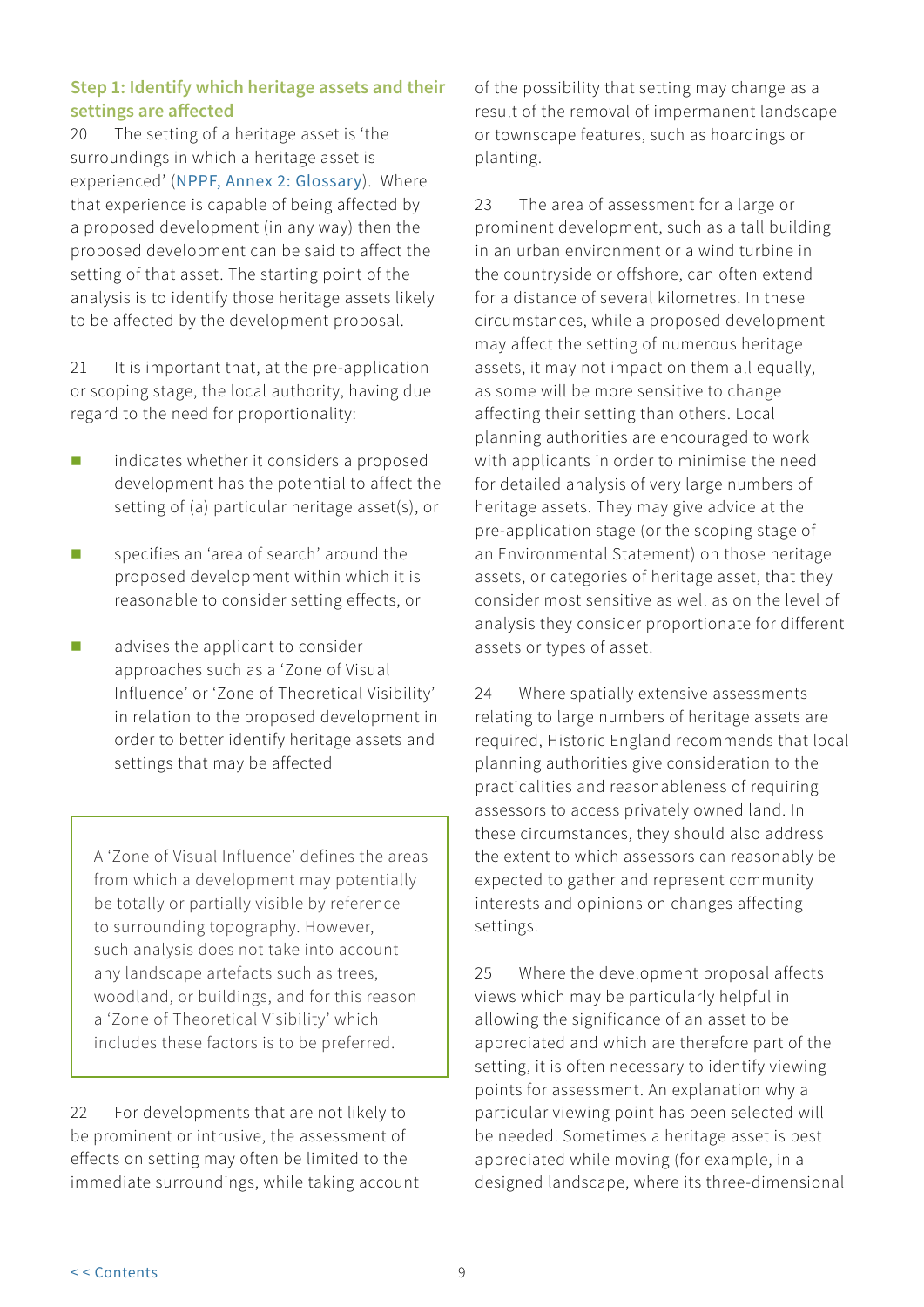<span id="page-13-0"></span>formal qualities are an essential part of its significance). These, such as the changing views of the Tyne bridges viewed from the banks of the River Tyne or of the Tower of London from the south bank of the River Thames in London, are often termed 'kinetic' views.

## **Step 2: Assess the degree to which these settings and views make a contribution to the significance of the heritage asset(s) or allow significance to be appreciated**

26 The second stage of any analysis is to assess whether the setting of an affected heritage asset makes a contribution to its significance and the extent and/or nature of that contribution; both setting, and views which form part of the way a setting is experienced, may be assessed additionally for the degree to which they allow significance to be appreciated. We recommend that this assessment should first address the key attributes of the heritage asset itself and then consider:

- $\blacksquare$  the physical surroundings of the asset, including its relationship with other heritage assets
- $\blacksquare$  the asset's intangible associations with its surroundings, and patterns of use
- $\blacksquare$  the contribution made by noises, smells, etc to significance, and
- $\blacksquare$  the way views allow the significance of the asset to be appreciated

27 The box below provides a (non-exhaustive) [checklist](#page-14-0) of the potential attributes of a setting that it may be appropriate to consider in order to define its contribution to the asset's heritage values and significance. Only a limited selection of the attributes listed will be of particular relevance to an asset. A sound assessment process will identify these at an early stage, focus on them, and be as clear as possible what emphasis attaches to them. In doing so, it will generally be useful to consider, insofar as is possible, the way these attributes have contributed to the

A handy way of visualising the contribution of setting to the significance of heritage assets may be diagrammatically to map past and present relationships between a heritage asset and its surroundings, weighting the mapped connections to demonstrate the relative contribution of the relationship to the significance of the asset or the ability to appreciate the significance. By setting out the relationships and considering the level of their contribution to significance, it is possible to gauge impact more transparently and more consistently.

Change can also have the effect of strengthening relationships, for example by removing visual impediments such that significance is better revealed; mapping thereby provides one mechanism for identifying opportunities for enhancement.

significance of the asset in the past (particularly when it was first built, constructed or laid out), the implications of change over time, and their contribution in the present.

28 The local authority Historic Environment Record is an important source of information to support this assessment and, in most cases, will be able to provide information on the wider landscape context of the heritage asset as well as on the asset itself. Landscape Character Assessments, Historic Landscape Character Assessments, Conservation Area Appraisals, the Register of Parks and Gardens and the Parks & Gardens UK database are also important sources in this regard.

29 This assessment of the contribution to significance made by setting will provide the baseline for establishing the effects of a proposed development on significance, as set out in 'Step 3' below. It will, therefore, be focused on the need to support decision-taking in respect of the proposed development. A similar approach to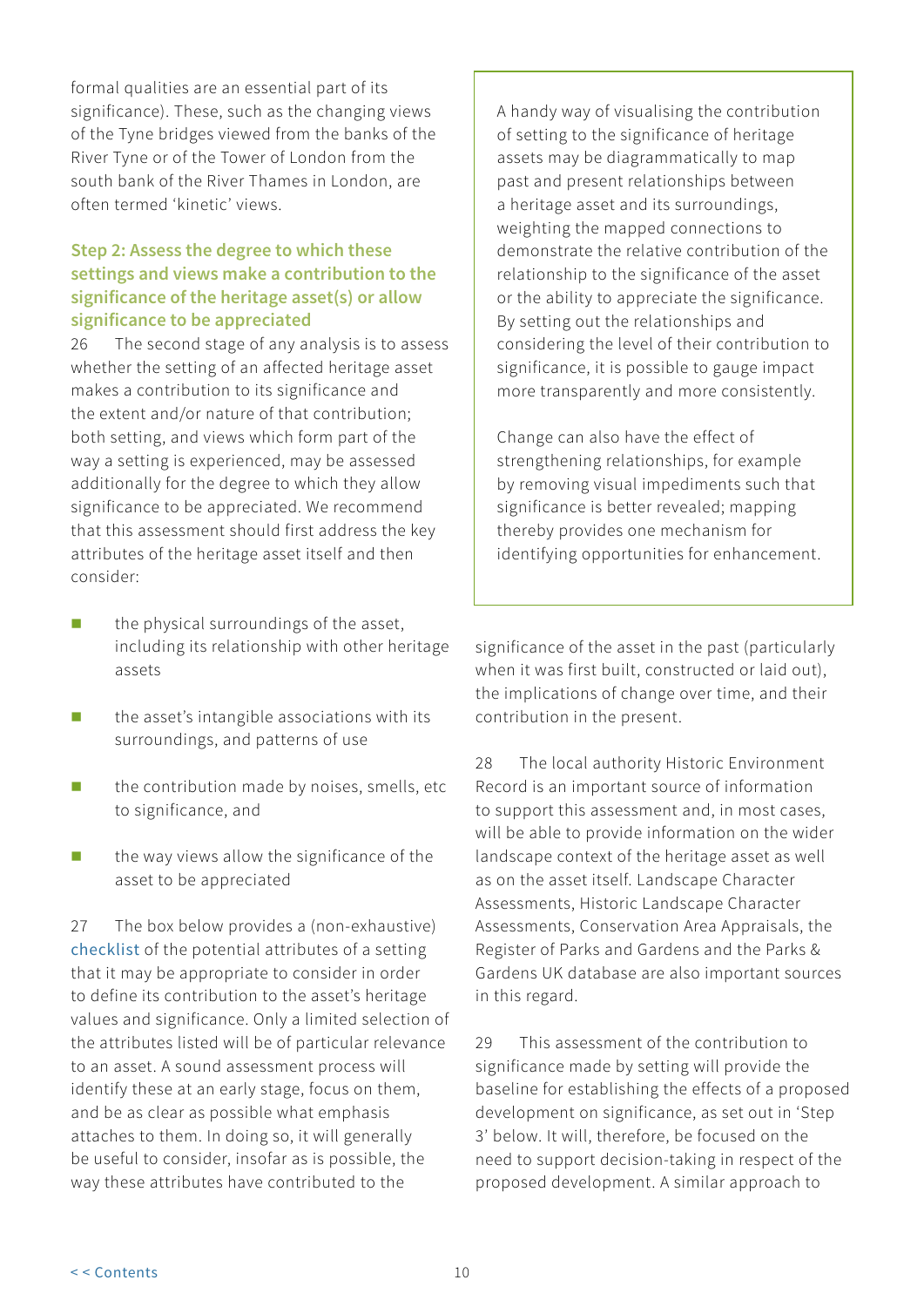<span id="page-14-0"></span>assessment may also inform the production of a strategic, management or conservation plan in advance of any specific development proposal, although the assessment of significance required for studies of this type will address the setting of the heritage asset 'in the round', rather than focusing on a particular development site.

30 An assessment of the contribution to significance of a view does not depend alone on the significance of the heritage assets in the view but on the way the view allows that significance to be appreciated. The view may be part of a

landscape, townscape or other design intended to allow a particular attribute of the asset to be enjoyed, such as its reflection in a body of water. Heritage assets (sometimes of different periods) may have been deliberately linked by the creation of views which were designed to have a particular effect, adding meanings through visual cross-references. Composite or fortuitous views which are the cumulative result of a long history of development, particularly in towns and cities, may become cherished and may be celebrated in artistic representations. The ability to experience

## Assessment Step 2 Checklist

The starting point for this stage of the assessment is to consider the significance of the heritage asset itself and then establish the contribution made by its setting. The following is a (non-exhaustive) check-list of potential attributes of a setting that may help to elucidate its contribution to significance. It may be the case that only a limited selection of the attributes listed is likely to be particularly important in terms of any single asset.

## The asset's physical surroundings

- **Topography**
- **Aspect**
- Other heritage assets (including buildings, structures, landscapes, areas or archaeological remains)
- Definition, scale and 'grain' of surrounding streetscape, landscape and spaces
- Formal design eg hierarchy, layout
- **Orientation and aspect**
- Historic materials and surfaces
- Green space, trees and vegetation
- Openness, enclosure and boundaries
- **Functional relationships and** communications
- History and degree of change over time

## Experience of the asset

- **Surrounding landscape or townscape** character
- Views from, towards, through, across and including the asset
- Intentional intervisibility with other historic and natural features
- Visual dominance, prominence or role as focal point
- Noise, vibration and other nuisances
- Tranquillity, remoteness, 'wildness'
- Busyness, bustle, movement and activity
- Scents and smells
- Diurnal changes
- Sense of enclosure, seclusion, intimacy or privacy
- **Landuse**
- Accessibility, permeability and patterns of movement
- Degree of interpretation or promotion to the public
- Rarity of comparable survivals of setting
- **Cultural associations**
- Celebrated artistic representations
- **Traditions**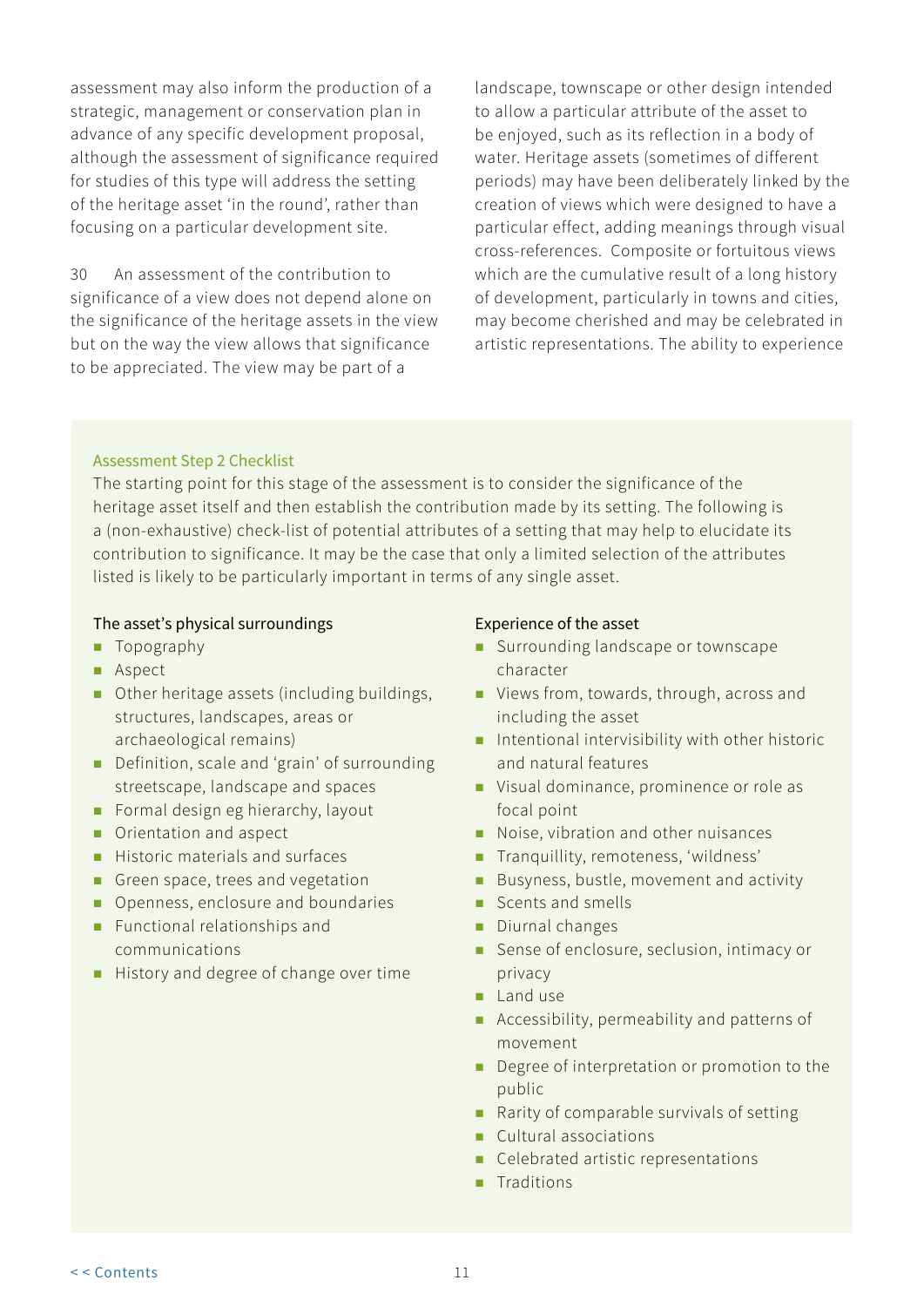<span id="page-15-0"></span>these same views today can illuminate the design principles and taste of our predecessors.

31 The impact of seasonal and day/night changes on a view or views needs to be considered, including other changes that may mean that a view at a particular point in time may not be representative of the experience over longer periods. Does summer foliage hide an asset that is visible in winter? Does artificial external lighting at night emphasise some aspects of an asset and leave others in the dark.

## **Step 3: Assess the effects of the proposed development, whether beneficial or harmful, on the significance or on the ability to appreciate it**

32 The third stage of any analysis is to identify the effects a development may have on setting(s) and to evaluate the resultant degree of harm or benefit to the significance of the heritage asset(s). In some circumstances, this evaluation may need to extend to cumulative and complex impacts which may have as great an effect on heritage assets as large-scale development and which may not solely be visual.

33 The wide range of circumstances in which setting may be affected and the range of heritage assets that may be involved precludes a single approach for assessing effects. Different approaches will be required for different circumstances. In general, however, the assessment should address the attributes of the proposed development in terms of its:

- $\Box$  location and siting
- $\blacksquare$  form and appearance
- $\blacksquare$  wider effects
- **n** permanence

34 The box (see [below](#page-16-0)) provides a more detailed list of attributes of the development proposal that it may be appropriate to consider during the assessment process. This list is not intended to be exhaustive and not all attributes will apply to a particular development proposal. Depending on the level of detail considered proportionate to the purpose of the assessment, it would normally be appropriate to make a selection from the list, identifying those particular attributes of the development requiring further consideration and considering what emphasis attaches to each. The key attributes chosen for consideration can be used as a simple check-list, supported by a short explanation, as part of a Design and Access Statement, or may provide the basis for a more complex assessment process that might sometimes draw on quantitative approaches to assist analysis.

35 In particular, it would be helpful for local planning authorities to consider at an early stage whether development affecting the setting of a heritage asset can be broadly categorised as having the potential to enhance or harm the significance of the asset through the principle of development alone; through the scale, prominence, proximity or placement of development; or through its detailed design. Determining whether the assessment will focus on spatial, landscape and views analysis, on the application of urban design considerations, or on a combination of these approaches will clarify for the applicant the breadth and balance of professional expertise required for its successful delivery.

36 Cumulative assessment is required under the EU Directive on EIA. Its purpose is to identify impacts that are the result of introducing the development into the view in combination with other existing and proposed developments. The combined impact may not simply be the sum of the impacts of individual developments; it may be more, or less.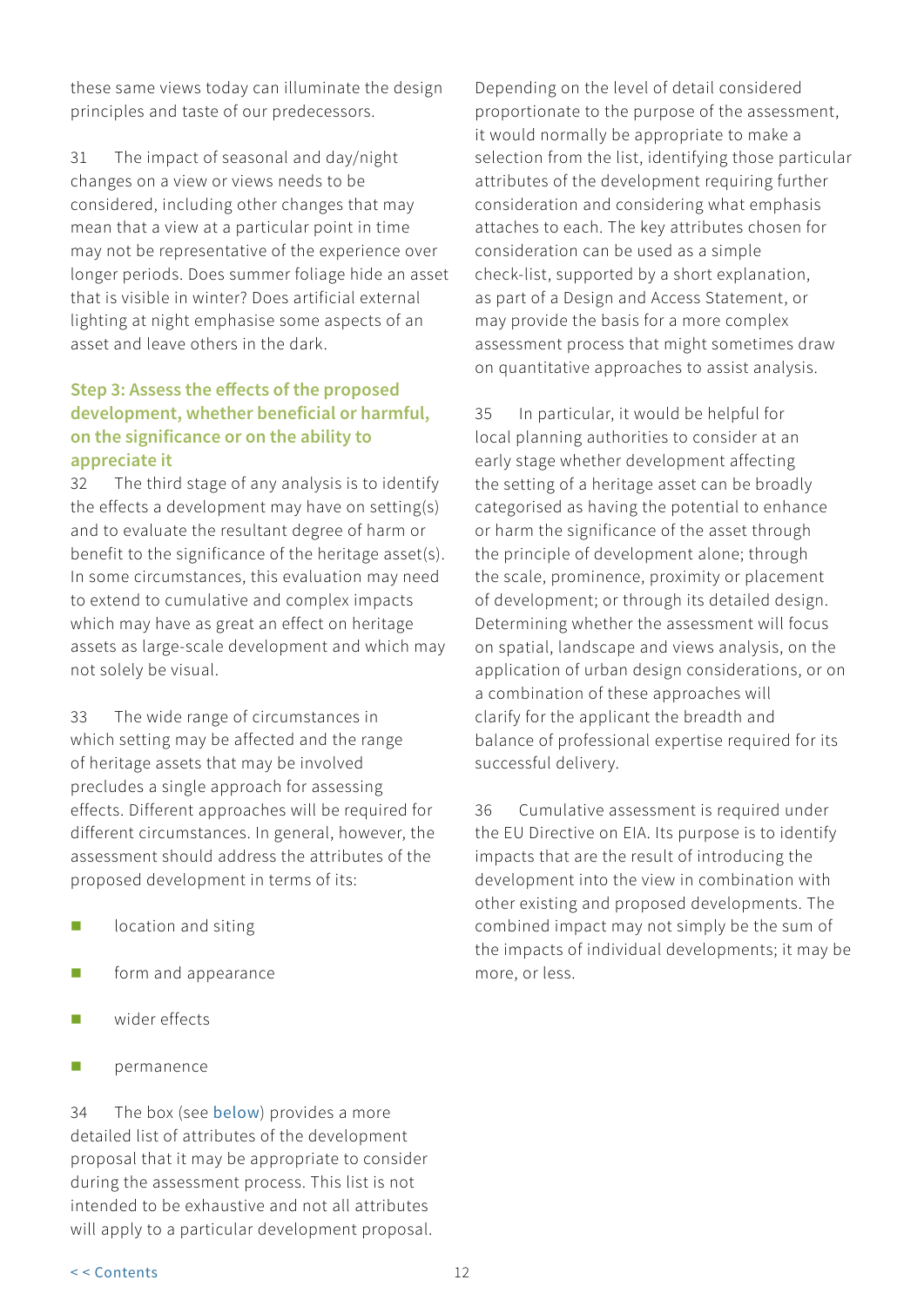#### <span id="page-16-0"></span>Assessment Step 3 Checklist

The following is a (non-exhaustive) check-list of the potential attributes of a development affecting setting that may help to elucidate its implications for the significance of the heritage asset. It may be that only a limited selection of these is likely to be particularly important in terms of any particular development.

#### Location and siting of development

- $\blacksquare$  Proximity to asset
- **Position in relation to relevant topography** and watercourses
- **Position in relation to key views to, from** and across
- **Orientation**
- Degree to which location will physically or visually isolate asset

#### Form and appearance of development

- **Prominence, dominance, or** conspicuousness
- Competition with or distraction from the asset
- Dimensions, scale and massing
- **Proportions**
- Visual permeability (extent to which it can be seen through), reflectivity
- **Materials (texture, colour, reflectiveness,** etc)
- **Architectural and landscape style and/or** design
- Introduction of movement or activity
- Diurnal or seasonal change

#### Wider effects of the development

- **Change to built surroundings and spaces**
- **Change to skyline, silhouette**
- Noise, odour, vibration, dust, etc
- Lighting effects and 'light spill'
- **Change to general character (eg urbanising** or industrialising)
- Changes to public access, use or amenity
- Changes to land use, land cover, tree cover
- Changes to communications/accessibility/ permeability, including traffic, road junctions and car-parking, etc
- Changes to ownership arrangements (fragmentation/permitted development/etc)
- $\blacksquare$  Economic viability

#### Permanence of the development

- Anticipated lifetime/temporariness
- **Recurrence**
- **Reversibility**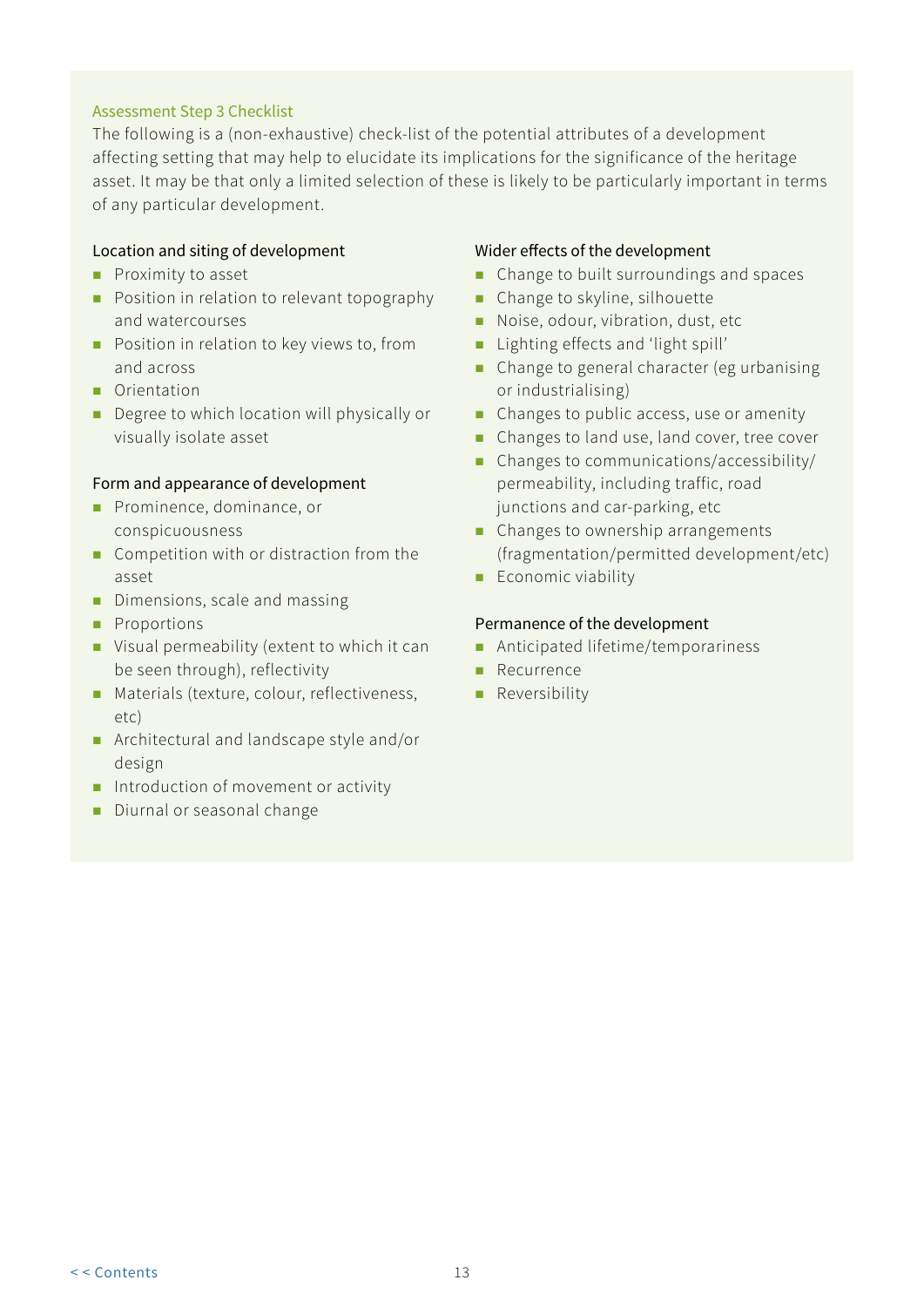## <span id="page-17-0"></span>**Step 4: Explore ways to maximise enhancement and avoid or minimise harm**

37 Maximum advantage can be secured if any effects on the significance of a heritage asset arising from development likely to affect its setting are considered from the project's inception. Early assessment of setting may provide a basis for agreeing the scope and form of development, reducing the potential for disagreement and challenge later in the process.

38 Enhancement (see [NPPF, paragraph 137](https://www.gov.uk/guidance/national-planning-policy-framework/12-conserving-and-enhancing-the-historic-environment)) may be achieved by actions including:

- **Part** removing or re-modelling an intrusive building or feature
- **F** replacement of a detrimental feature by a new and more harmonious one
- $\blacksquare$  restoring or revealing a lost historic feature or view
- **n** introducing a wholly new feature that adds to the public appreciation of the asset
- **I** introducing new views (including glimpses or better framed views) that add to the public experience of the asset, or
- **n** improving public access to, or interpretation of, the asset including its setting

39 Options for reducing the harm arising from development may include the repositioning of a development or its elements, changes to its design, the creation of effective long-term visual or acoustic screening, or management measures secured by planning conditions or legal agreements. For some developments affecting setting, the design of a development may not be capable of sufficient adjustment to avoid or significantly reduce the harm, for example where impacts are caused by fundamental issues such as the proximity, location, scale, prominence or noisiness of a development. In other cases, good design may reduce or remove the harm, or provide enhancement. Here the design quality may be

an important consideration in determining the balance of harm and benefit.

40 Where attributes of a development affecting setting may cause some harm to significance and cannot be adjusted, screening may have a part to play in reducing harm. As screening can only mitigate negative impacts, rather than removing impacts or providing enhancement, it ought never to be regarded as a substitute for well-designed developments within the setting of heritage assets. Screening may have as intrusive an effect on the setting as the development it seeks to mitigate, so where it is necessary, it too merits careful design. This should take account of local landscape character and seasonal and diurnal effects, such as changes to foliage and lighting. The permanence or longevity of screening in relation to the effect on the setting also requires consideration. Ephemeral features, such as hoardings, may be removed or changed during the duration of the development, as may woodland or hedgerows, unless they enjoy statutory protection. Management measures secured by legal agreements may be helpful in securing the long-term effect of screening.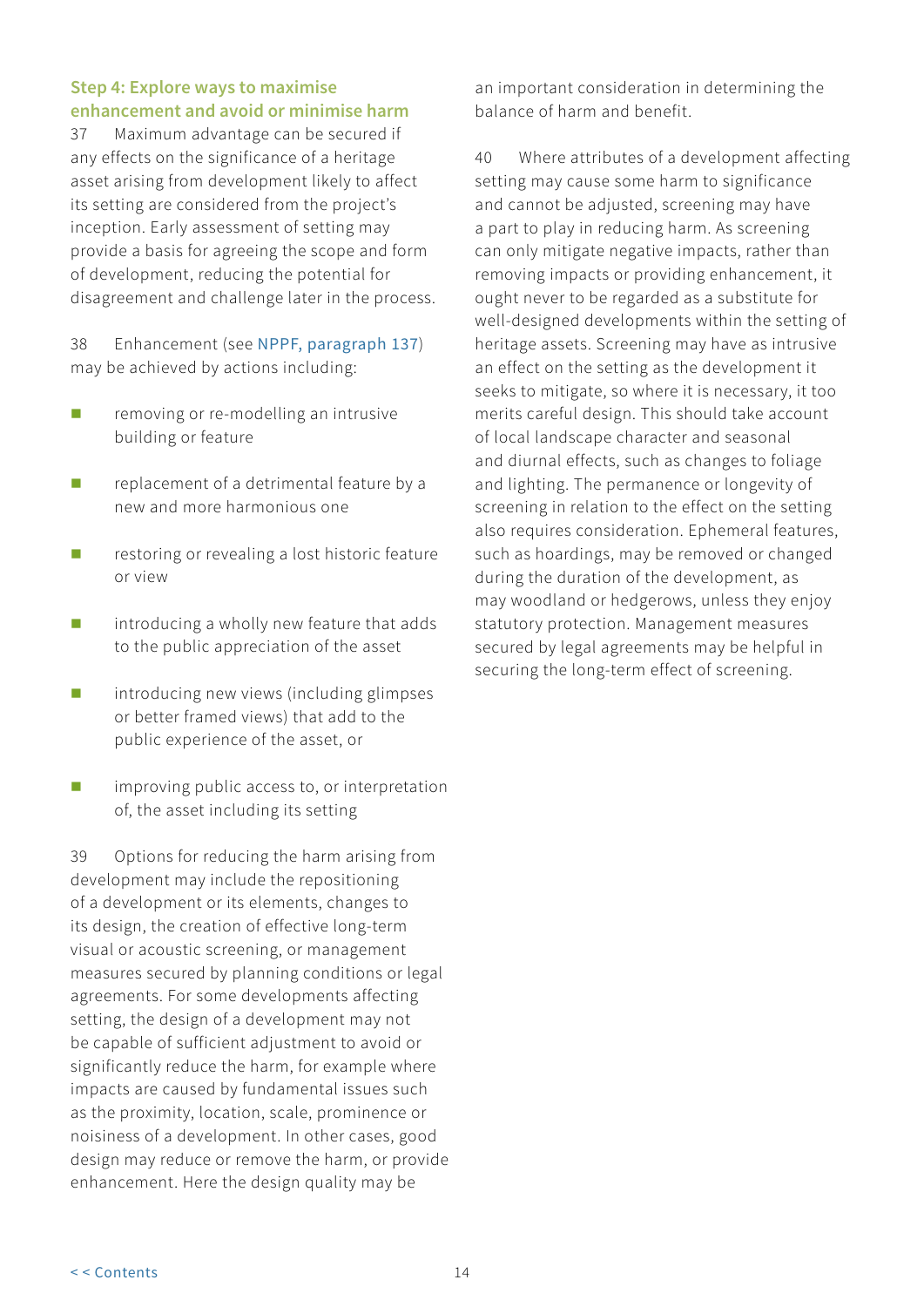## <span id="page-18-0"></span>**Step 5: Make and document the decision and monitor outcomes**

41 It is good practice to document each stage of the decision-making process in a non-technical and proportionate way, accessible to non-specialists. This should set out clearly how the setting of each heritage asset affected contributes to its significance or to the appreciation of its significance, as well as what the anticipated effect of the development will be, including of any mitigation proposals. Despite the wide range of possible variables, normally this analysis should focus on a limited number of key attributes of the asset, its setting and the proposed development, in order to avoid undue complexity. Such assessment work is a potentially valuable resource and should be logged in the local Historic Environment Record.

42 The true effect of a development on setting may be difficult to establish from plans, drawings and visualisations. It may be helpful to review the success of a scheme and to identify any 'lessons learned' once a development affecting setting has been implemented that was intended to enhance, or was considered unlikely to detract from, the significance of a heritage asset. This will be particularly useful where similar developments are anticipated in the future.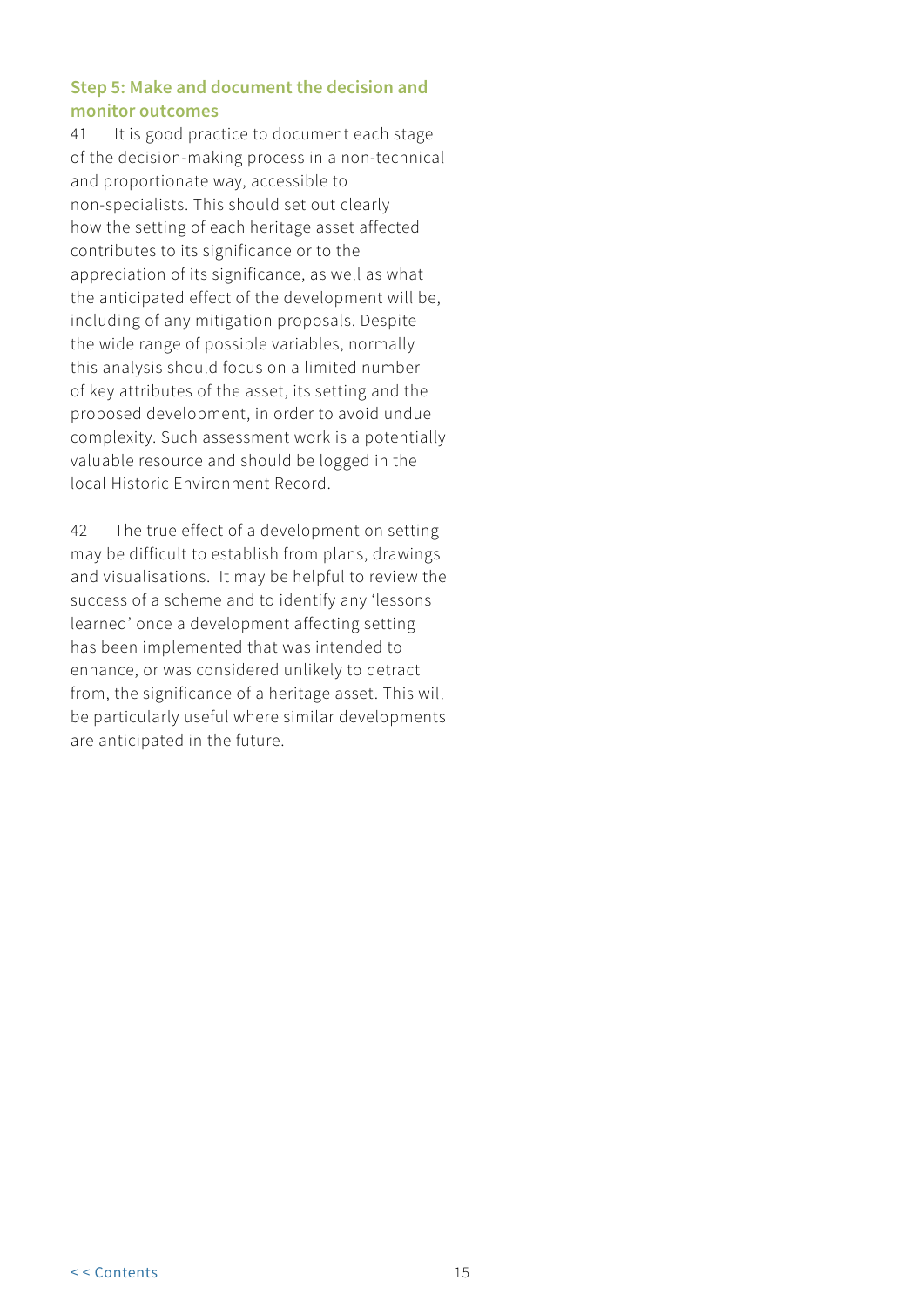## **Contact Historic England**

East Midlands 2nd Floor, Windsor House Cliftonville Northampton NN1 5BE Tel: 01604 735460 Email: [eastmidlands@HistoricEngland.org.uk](mailto:eastmidlands%40HistoricEngland.org.uk?subject=Guidance)

East of England Brooklands 24 Brooklands Avenue Cambridge CB2 8BU Tel: 01223 582749 Email: [eastofengland@HistoricEngland.org.uk](mailto:eastofengland%40HistoricEngland.org.uk?subject=Guidance)

Fort Cumberland Fort Cumberland Road Eastney Portsmouth PO4 9LD Tel: 023 9285 6704 Email: [fort.cumberland@HistoricEngland.org.uk](mailto:fort.cumberland%40HistoricEngland.org.uk?subject=Guidance)

London Fourth Floor Cannon Bridge House 25 Dowgate Hill London EC4R 2YA Tel: 020 7973 3700 Email: [london@HistoricEngland.org.uk](mailto:london%40HistoricEngland.org.uk?subject=Guidance)

North East Bessie Surtees House 41-44 Sandhill Newcastle Upon Tyne NE1 3JF Tel: 0191 269 1255 Email: [northeast@HistoricEngland.org.uk](mailto:northeast%40HistoricEngland.org.uk?subject=Guidance) 

North West 3rd Floor, Canada House 3 Chepstow Street Manchester M1 5FW Tel: 0161 242 1416 Email: [northwest@HistoricEngland.org.uk](mailto:northwest%40HistoricEngland.org.uk?subject=Guidance) South East Eastgate Court 195-205 High Street Guildford GU1 3EH Tel: 01483 252020 Email: [southeast@HistoricEngland.org.uk](mailto:southeast%40HistoricEngland.org.uk?subject=Guidance)

South West 29 Queen Square Bristol BS1 4ND Tel: 0117 975 1308 Email: [southwest@HistoricEngland.org.uk](mailto:southwest%40HistoricEngland.org.uk?subject=Guidance)

Swindon The Engine House Fire Fly Avenue Swindon SN2 2EH Tel: 01793 445050 Email: [swindon@HistoricEngland.org.uk](mailto:swindon%40%0AHistoricEngland.org.uk?subject=Guidance)

West Midlands The Axis 10 Holliday Street Birmingham B1 1TG Tel: 0121 625 6870 Email: [westmidlands@HistoricEngland.org.uk](mailto:westmidlands%40HistoricEngland.org.uk?subject=Guidance)

Yorkshire 37 Tanner Row York YO1 6WP Tel: 01904 601948 Email: [yorkshire@HistoricEngland.org.uk](mailto:yorkshire%40HistoricEngland.org.uk?subject=Guidance)